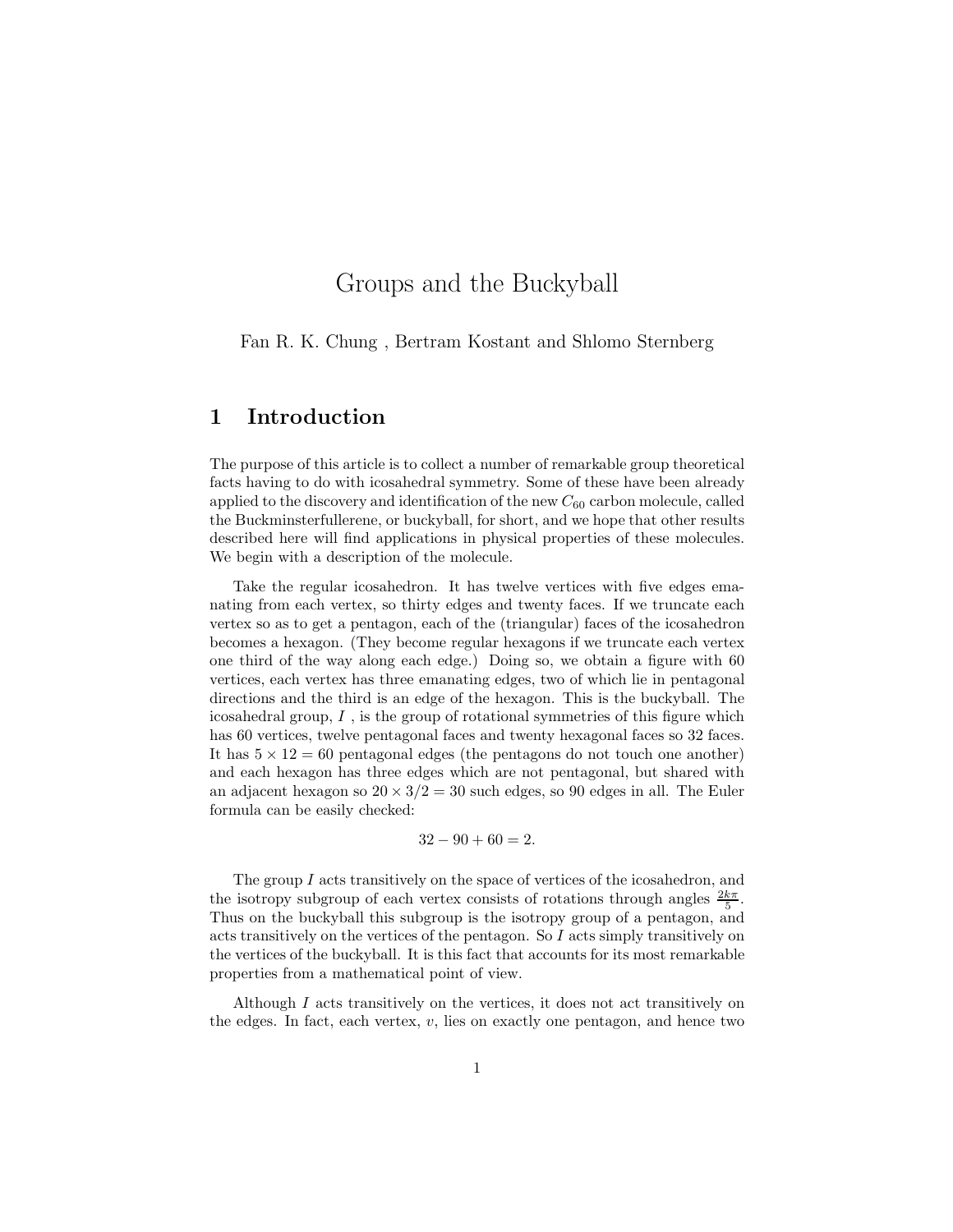of the edges emanating from  $v$  are pentagonal and one is hexagonal. In other words, every other edge of each hexagon is purely hexagonal in that it lies on two hexagons, while the other three edges lie on a hexagon and a pentagon. So I acts transitively on the set of hexagonal edges and on the set of pentagonal edges. In the a simplified chemical model for  $C_{60}$  it is assumed that a carbon atom is placed at each vertex of the buckyball and that the pentagonal edges are single bonds while the hexagonal edges are double bonds. We will adopt this chemical language: we will call the pentagonal edges single bonds and the hexagonal edges double bonds.

The rotation,  $t_a$ , which maps the vertex a into the vertex b connected to a by the double bond  $u$  emanating from  $a$  must map  $u$  into the unique double bond emanating from b, and this double bond is u. Hence  $t_a u = u$  and therefore  $t_a b = a$ . Thus  $t_a^2 a = a$  and since I acts simply transitively this implies that

$$
t_a^2 = id.
$$

Similarly, if  $s_a$  denotes the clockwise rotation which moves a to its nearest neighbor on the unique pentagon on which a lies, then

$$
s_a^5 = id.
$$

In other words, motion along a single bond is a rotation through angle  $2\pi/5$ .

We can ask, within the 60! element group of all permutations of the vertices (isomorphic to  $S_{60}$ ), which transformations commute with the action of I? This will be another sixty element group isomorphic with I. Indeed, once we fix some vertex, we can use the action to identify all the vertices with  $I$ , where I acts on itself by left multiplication. But the elements which commute with left multiplication on a group are right multiplication.

Call this commuting group R. Fix one vertex, say  $a$ , so we get an identification of  $C_{60}$  with I under which a corresponds to the identity element, e. Let  $t \in R$  be the element which corresponds to right multiplication by  $t_a$  and similarly  $s = s_a$ . So t carries a into the unique vertex joined to a by a double bond. But then, by the transitivity of the action of  $I, t$  must carry every vertex into the neighbor connected to it by a double bond. Similarly, the single bonds emanating from every vertex will correspond to either s or  $s^{-1}$ . Now we can clearly walk from any vertex to any other by a succession of single or double bonds. This shows that s and t generate R and hence that  $s_a$  and  $t_a$  generate I.

If G is any group, and  $\{g\}$  is a set of generators of G then the associated Cayley graph is defined to be the graph whose vertices are the elements of  $G$ , and two vertices a and b are joined by an edge if  $a = gb$  or  $a = g^{-1}b$  where g is one of the set of preferred generators. So what we have shown is that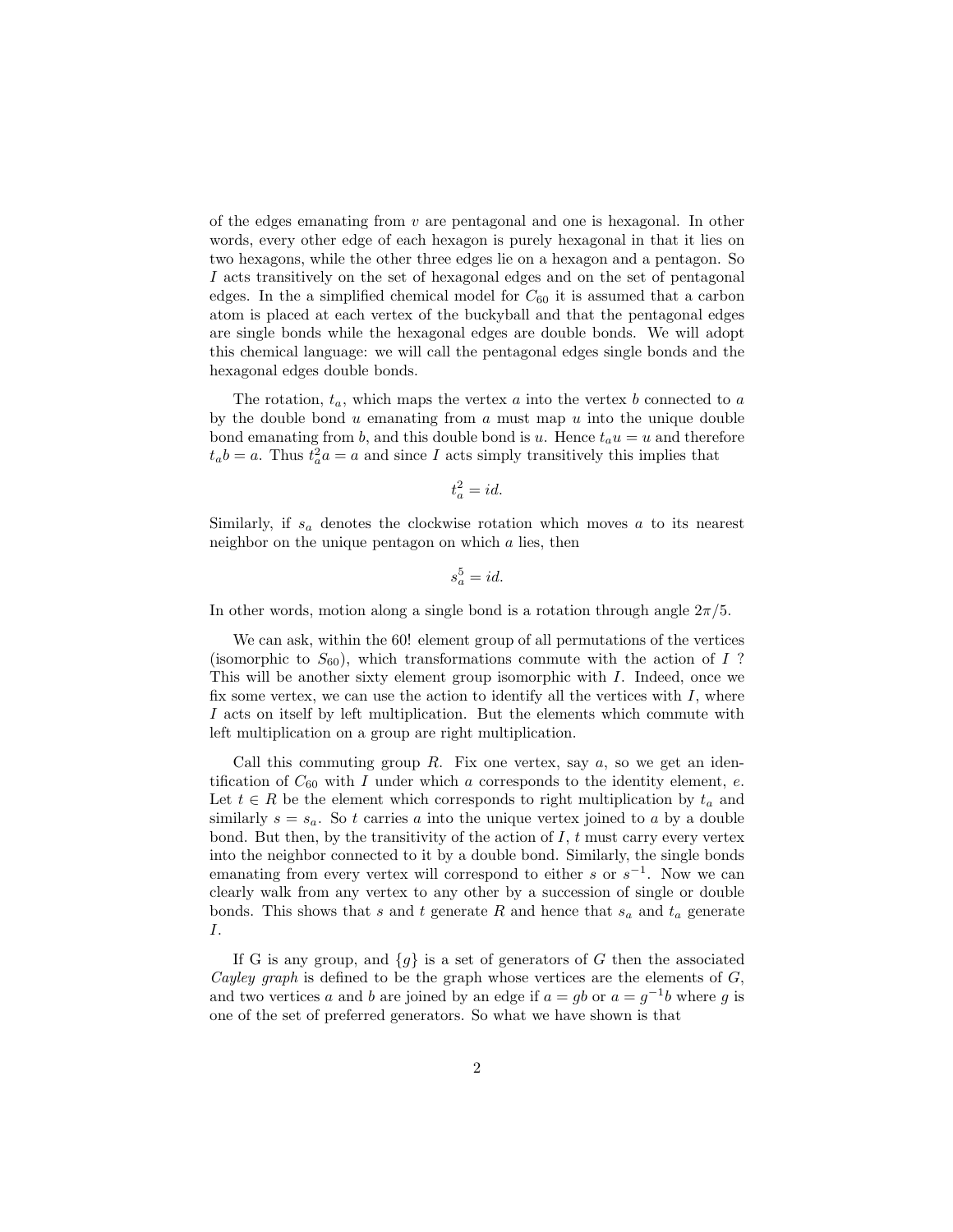#### **Theorem 1**  $C_{60}$  is a Cayley graph.

Having fixed a vertex, the above construction associates the generator  $t$ to every double bond, while our construction associates either s or  $s^{-1}$  to each single bond. But we can make a global choice as follows: Think of the buckyball as a polyhedron, that is, put in the faces. Then a choice of orientation of  $\mathbb{R}^3$ determines an orientation of the surface of the buckyball and hence of each pentagon. Since each pentagonal edge lies on a unique pentagon, the orientation of the pentagons induces an orientation of every pentagonal edge, so now every vertex has a unique pentagonal edge emanating from it. So if  $s$  is the group element which moves a into its nearest neighbor along the pentagonal edge emanating from a, we have labelled every pentagonal edge by s.

Notice that the buckyball is also invariant under the central inversion through the origin, call this transformation  $P$  for "parity". We will let

$$
I_h = I \times \mathbf{Z}_2,
$$

the direct product of  $I$  with the group of central inversion through the origin. So  $I_h \subset O(3)$  is the full group of orthogonal symmetries of  $C_{60}$  while  $I \subset SO(3)$ is the full group of rotational symmetries.

The group  $I_h$  is a trivial central extension of  $I$ , it is a direct product. From a mathematical point of view, there is a much more interesting central extension, which can be described as follows:

There is a homomorphism  $\pi : SU(2) \rightarrow SO(3)$  which is a double cover, i.e.  $\ker \pi = \{e, -e\}.$  We can then consider the 120 element group  $G = \pi^{-1}I$ . This group will play the hero's role in what follows.

### 2 Group identifications

In this section we describe the group isomorphisms

$$
I \sim A_5 \sim Pl(2,5)
$$

and

 $G \sim Sl(2,5)$ 

as well as the remarkable Galois embedding

$$
Sl(2,5) \rightarrow Sl(2,11).
$$

We begin with the isomorphism  $I \sim A_5$ . For this, it is enough to find a five element set on which I acts effectively, since  $A_5$  is the only sixty element subgroup of  $S_5$ : Any double bond of the buckyball has a unique opposite double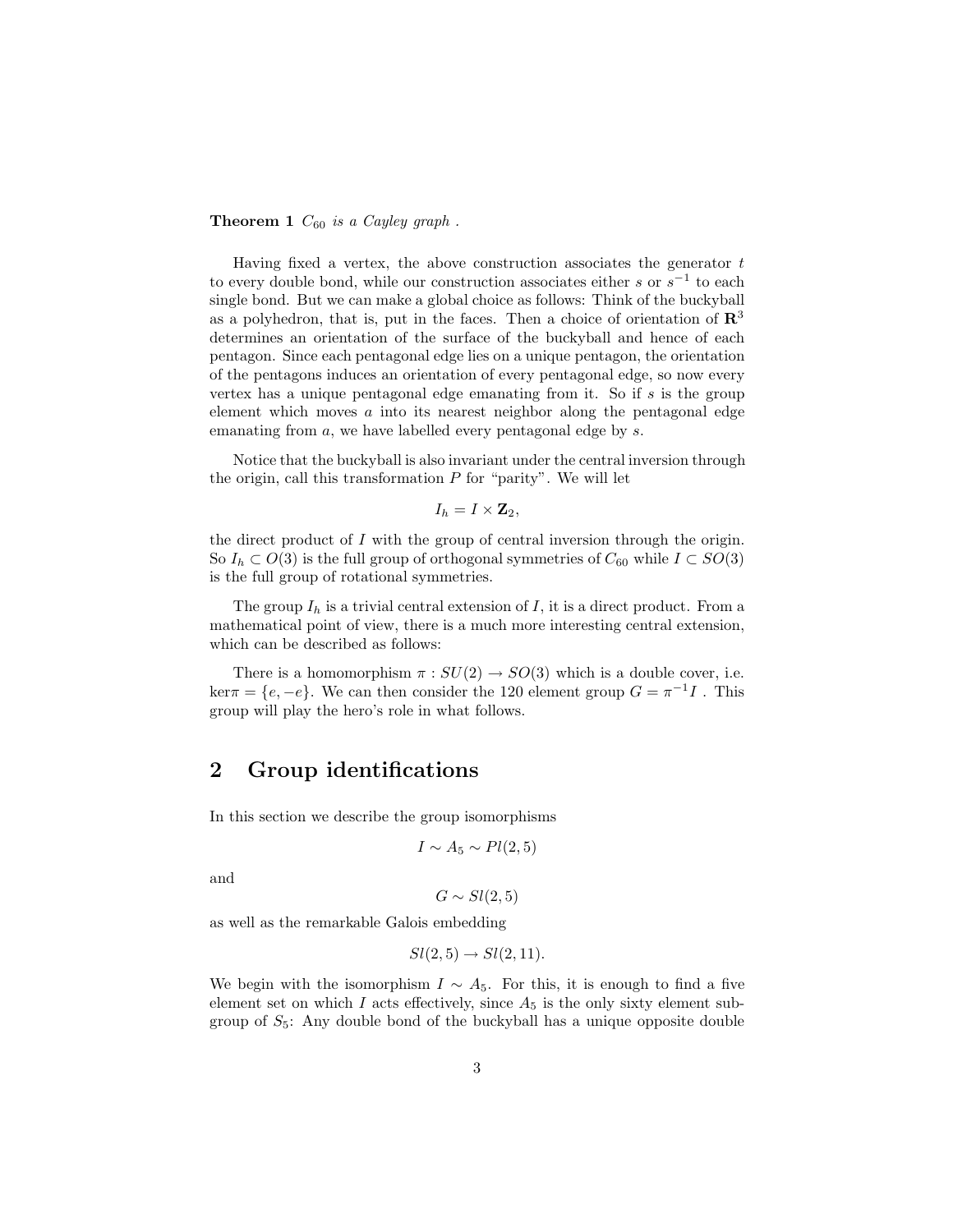bond, and together they determine a plane. There will be exactly two pairs of of opposite bonds whose planes are orthogonal to these planes, and they will be orthogonal to each other. So the set of thirty double bonds decomposes into five classes of six elements each, i.e. five classes of mutually perpendicular "coordinate planes". This gives a homomorphism of  $I$  into the group of permutations of these five classes of coordinate systems, and it is easy to check that this is an isomorphism. We now turn to the relation with the general linear groups.

For any finite field  $\mathbf{F}_q$  with q elements, the group  $Gl(2,q)$  of all invertible two by two matrices with entries in  $\mathbf{F}_q$  has  $(q^2-1)(q^2-q)$  elements, because there are  $q^2 - 1$  choices for the entries in the first column and for each first column, the second column must be linearly independent, so  $q^2 - q$  choices for the second column. So the number of elements in  $Sl(2,q)$  is given by  $(q^2-1)(q^2-q)/(q-1)$  =  $q(q^2-1)$ . For  $q=5$  we see that

$$
|Sl(2,5)| = 120.
$$

The group  $Sl(2, q)$  acts on the projective space,  $\mathbf{P}_q^1$  of lines through the origin in the plane  $\mathbf{F}_q^2$ , and the kernel of this action consists of  $\{id, -id\}$ . If q is odd, this kernel contains two elements, if q is even, then  $-id = id$ . The corresponding quotient group, the group of projective transformations is known as  $Pl(2, q)$ . So if  $q = 5$  the group  $Pl(2, 5)$  has 60 elements and is isomorphic to A<sub>5</sub>. This can be seen as follows. There are  $(q^2-1)/(q-1) = q+1$  points on the projective line,  $\mathbf{P}_q^1$ . For our case,  $q=5$ , we will identify these six points with the six lines through the centers of opposite pentagonal faces of the buckyball. (Or, what amounts to the same thing, to the six lines through opposite vertices of the original icosahedron.) Let us call these six lines pentagonal axes. The subgroup of the icosahedral group, I, fixing a given pentagonal axis is the dihedral group,  $D_5$ , consisting of rotations through angles  $2k\pi/5$  about the axis, together with five rotations through 180 degrees in the plane perpendicular to the axis, and which interchange the two opposite pentagons. On the other hand, the subgroup of  $Sl(2, q)$  fixing a point in the projective line, say the point  $[(1, 0)]^{\dagger}$  is the Borel subgroup

$$
B = \left\{ \left( \begin{array}{cc} a & b \\ 0 & a^{-1} \end{array} \right) \right\}, \ a \in \mathbf{F}_q^*, \ b \in \mathbf{F}_q,
$$

of all upper triangular matrices in  $Sl(2, q)$ . This subgroup has  $q(q-1)$  elements, so 20 for the case  $q = 5$ . It is clear that  $B/{id, -id} = D_5$ . So we identify  $\mathbf{P}_5^1 = Sl(2, 5)/B$  with the set of pentagonal axes which is  $I/D_5$ , giving an action of  $Pl(2, 5)$  on the buckyball and hence a homomorphism of  $Pl(2, 5)$  into I which must be an isomorphism since  $Pl(2, 5)$  is simple.

If we identify the six axes of the icosahedron with the six points of the projective line  $\mathbf{P}_5^1$ , we are in the following situation:  $A_5$  and  $PSL(2, 5)$  are both identified as simple subgroups of order 60 of the permutation group  $S_6$ . We must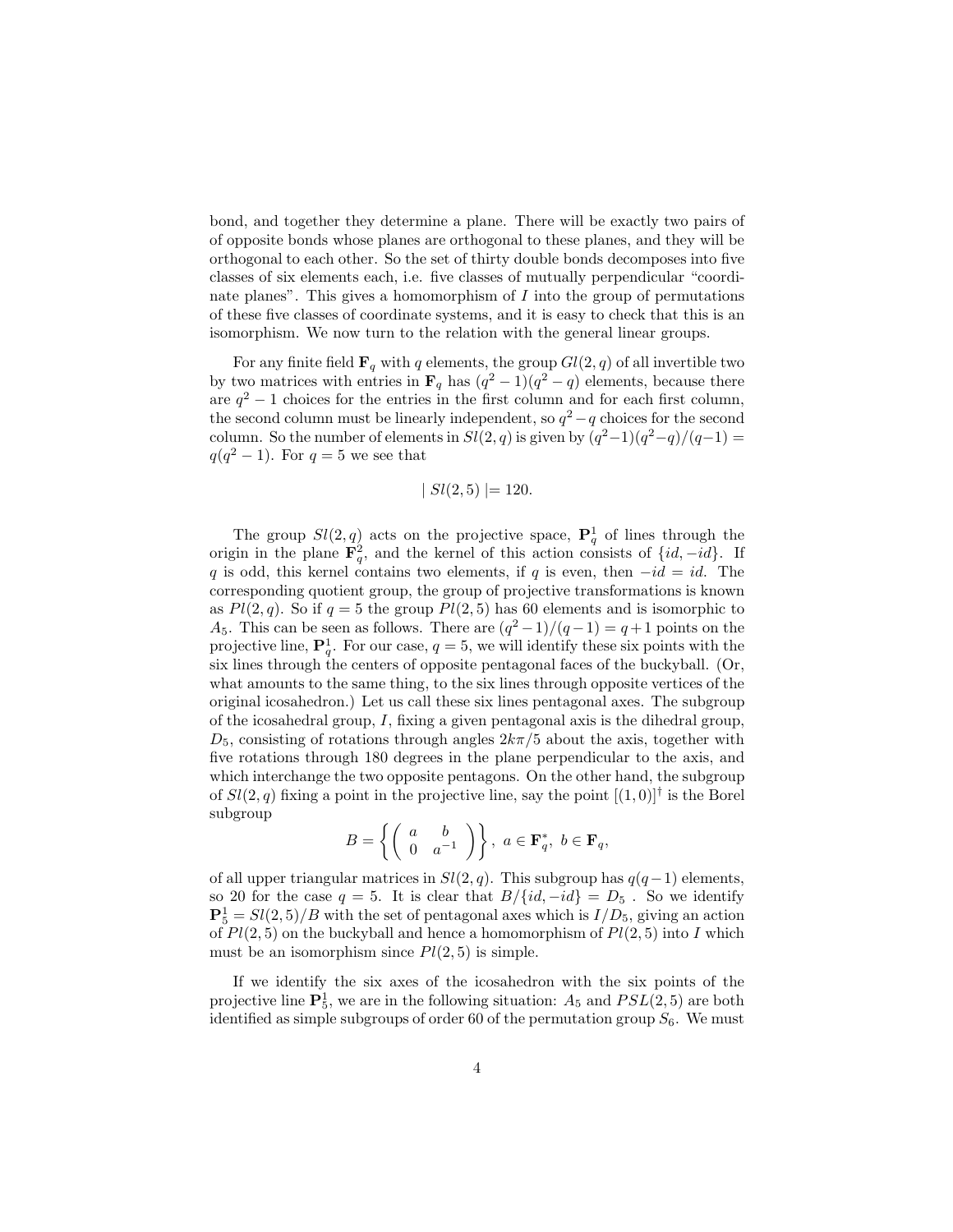show that they are isomorphic. Since they are both simple subgroups, they are, in fact, subgroups of  $A_6$ . So, we can make use of the following assertion:

Let B and C be two subgroups of index 6 in  $A_6$ . Then there is  $a \phi \in AuT(A_6)$ such that  $\phi(A) = B$ .

**Proof.** Consider the two six element sets  $A_6/A$  and  $A_6/B$ . The group  $A_6$  acts as permutations of each of these six element sets. So let us choose an identification of  $A_6/A$  with the set  $\{1, 2, 3, 4, 5, 6\}$  so that A is identified with 6. This gives a homomorphism of  $A_6$  with a subgroup of  $S_6$ ; call this homomorphism,  $\phi_A$ . Since  $A_6$  is simple, this is an injection; and since the only subgroup of index 2 in  $S_n$  is the alternating subgroup (for any  $n > 1$ ), this is an isomorphism of  $A_6$ onto the alternating subgroup of  $S_6$ . Similarly for  $A_6/B$ . Hence

$$
\phi = \phi_B \circ \phi_A^{-1}
$$

is an automorphism of  $A_6$  with  $\phi(A) = B$ .

Every alternating group  $A_n$  has outer automorphisms coming from conjugation by odd elements of  $S_n$ . But notice that the automorphism,  $\phi$  given above is not of this type. Indeed,  $PSl(2, 5)$  acts transitively on  $\mathbf{P}_5^1$  while  $A_5$  fixes a point. Hence the isomorphism between  $PSl(2, 5)$  and  $A_5$  given above illustrates a remarkable (and unique) property of  $A_6$  among all simple alternating groups:

 $AuT(A_6)$  is bigger that  $S_6$ .

An extension of the above argument shows that

$$
G \sim Sl(2,5)
$$

where, we recall, G is the double cover of I sitting as a subgroup of  $SU(2)$ .

We should also mention that if we take  $q = 4$ , then  $Sl(2, 4) = Pl(2, 4)$  has 60 elements and is also isomorphic to  $A_5$ . Indeed, there are five points in  $\mathbf{P}_4^1$ which are permuted by the action of  $Sl(2, 4)$ . This gives an isomorphism of  $Sl(2, 4)$  onto a sixty element subgroup of  $S_5$  and hence onto  $A_5$ . To visualize this isomorphism on  $C_{60}$ , each class of coordinate planes is identified with a point of  $\mathbf{P}_4^1$ . So

$$
I \sim Sl(2,4).
$$

In our identification of I with  $Pl(2, 5)$  we considered a pair of opposite pentagons as a point in  $\mathbf{P}_5^1$ . But we can consider the individual pentagons (i.e. the vertices of the original icosahedron) as points of  $\mathbf{P}^1_{11}$ . It was proved by Galois (in a letter to Chevalier written on the eve of his fatal duel) that  $Pl(2, p)$  does not have a non-trivial permutation representation on fewer that  $p + 1$  elements if  $p > 11$ . However for  $p = 2, 3, 5, 7, 11$  there exist transitive permutation representations on p elements, and this p element set can be realized as a set of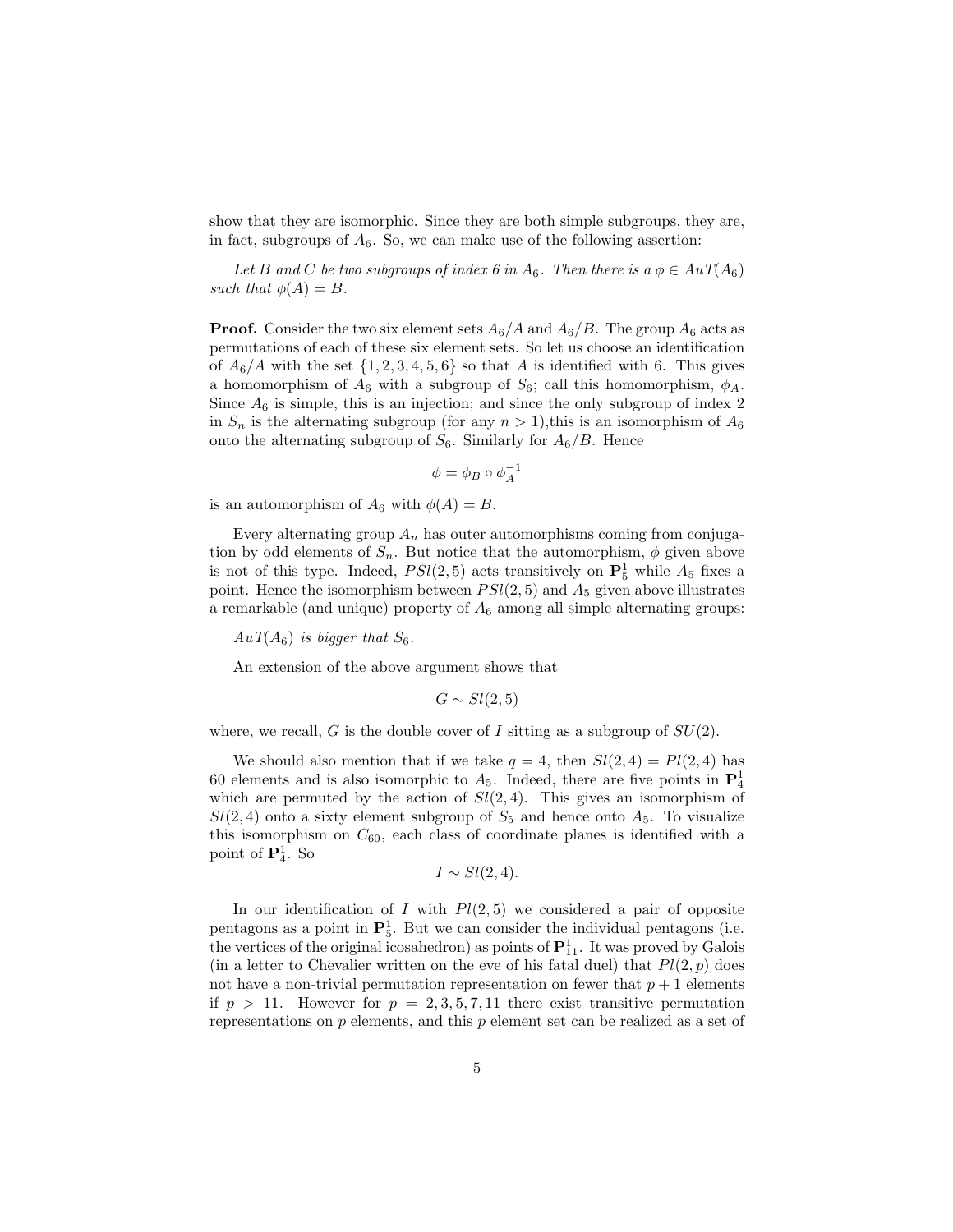p configurations of pairs of points in  $\mathbf{P}_p^1$ . Here is a sketch of the construction. We refer the reader to the book by Conway and Sloane, [4], p.268 for details. Let us label the twelve points of  $\mathbf{P}_{11}^1$  as

$$
0, 1, 2, 3, 4, 5, 6, 7, 8, 9, 10, \infty.
$$

The group  $Pl(2, 11)$  acts on  $\mathbf{P}_{11}^1$  by fractional linear transformations:

$$
x \mapsto \frac{ax+b}{cx+d}.
$$

Let C denote the set of partitions of the above letters into six pairs, so a point of C will be a partition of the form

$$
\{a,b\}\{c,d\}\{e,f\}\{g,h\}\{i,j\}\{k,l\}
$$

where  $a \dots l$  is a permutation of the above twelve letters representing points of  ${\bf P}_{11}^1$ . As the group  $Pl(2,11)$  acts on  ${\bf P}_{11}^1$ , it acts on C. In general, the orbit of an element of C will be quite large. But, it turns out that there is an eleven element orbit! Consider the configuration,

$$
c_0 = \{\infty, 0\}\{1, 6\}\{3, 7\}\{9, 10\}, \{5, 8\}, \{4, 2\}.
$$

Along with the pair  $\{\infty, 0\}$ , this configuration contains in each pair exactly one non-zero square in  $\mathbf{F}^{11}$ , namely  $s = 1, 4, 9, 5, 3$  along with 6s. In other words,

$$
c_0 = \{\infty, 0\} \cup \bigcup_{s \in \mathbf{F}_{11}^{*2}} \{s, 6s\}.
$$

Now the diagonal subgroup  $\Delta \subset Sl(2,11)$  acts on  $P_{11}$  as fractional linear transformations by sending

$$
x \mapsto k^2 x, \quad k \in \mathbf{F}_{11}^*
$$

and so  $\Delta$  preserves  $c_0$ . So if we let  $c_i$  denote the image of  $c_0$  under the translation  $x \mapsto x + i$ ,  $i \in \mathbf{F}_{11}$ , then the eleven element set

$$
C_{11} = \{c_0, c_1, c_2, \ldots, c_{10}\}
$$

is preserved by the Borel subgroup, B. So much would be true for any odd prime, p, and 6 replaced by any non square in  $\mathbf{F}_p$ . However the following miracle occurs for the choice of  $p = 11$  and  $c_0$  as above: Let

$$
w = \left(\begin{array}{cc} 0 & -1 \\ 1 & 0 \end{array}\right)
$$

be the Weyl group generator so

$$
wx = -x^{-1}
$$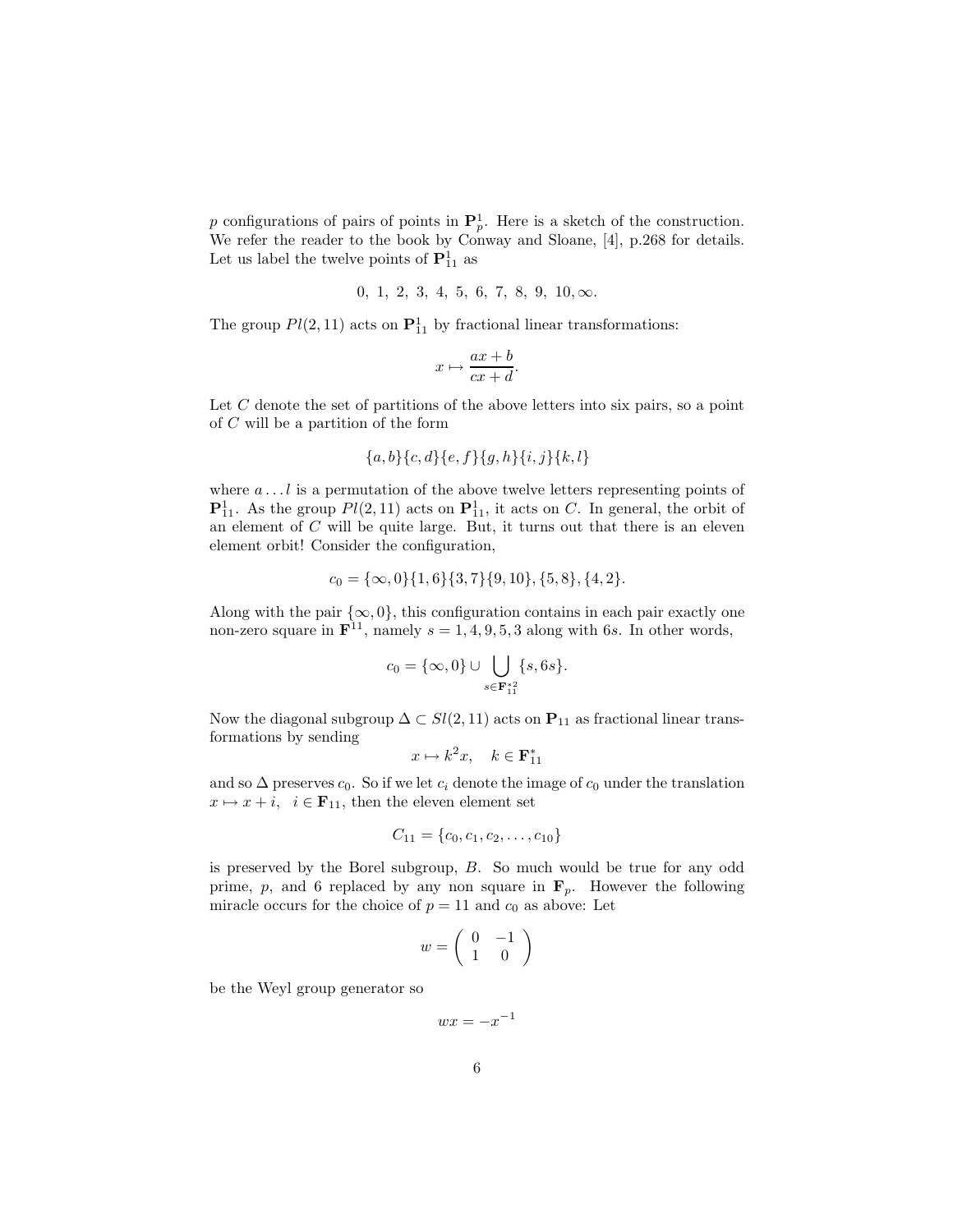as a fractional linear transformation. Then  $c_0$ ,  $c_1$  and  $c_8$  are all preserved by w while

$$
wc_2 = c_{10}, \ \ wc_3 = c_4, \ \ wc_5 = c_9, \ \ wc_6 = c_7
$$

which can be checked by direct computation. For  $w^2 = id$  as a fractional linear transformation, this shows that  $C_{11}$  is preserved by w and hence by all of  $Sl(2, 11)$ , since B and w generate all of  $Sl(2, 11)$ . As the translations act transitively on  $C_{11}$ , we conclude that the 660 element group,  $Pl(2, 11)$  acts transitively on  $C_{11}$ , and hence the isotropy group of a point, say  $c_0$ , has sixty elements. One checks that this subgroup is isomorphic to I. For example, within this isotropy group the subgroup that fixes the pair  $(\infty, 0)$  is the image in  $Pl(2, 11)$  of the group generated by the diagonal matrices and w, hence the subgroup is isomorphic to  $D_5$ . It is easy to find within the isotropy group an element of order three that does not centralize the  $D_5$  and this shows that the subgroup is isomorphic to I. The fact that subgroup fixing the pair  $(\infty, 0)$  is  $D_5$ , shows that we should think of the pairs entering into the definition of  $c_0$  as pairs of opposite pentagons (opposite vertices of the original icosahedron). Thus the geometry of the icosahedron is determined group theoretically by the identifying its vertices with points of  $P_{11}^1$  and its pairs of opposite vertices as forming a configuration like  $c_0$ . The relation between the groups I and  $Pl(2, 11)$  is visible at the representation theoretical level when we compute the electronic spectra of the buckyball in the H¨uckel model as we let the strength of the double bond tend to zero. We will explain this in section 7. For this purpose we record the fact that under our embedding of  $Pl(2, 5) \rightarrow Pl(2, 11)$  the subgroup of  $Pl(2, 5)$ fixing a pentagon (say the point  $\infty$  of  $\mathbf{P}_{11}^1$ ) which is a cyclic group of order five, goes group

$$
x \mapsto k^2 x
$$

of multiplication by squares (the action of diagonal matrices).

# $3$  Icosahedral structures and  ${\bf P}_{11}^1.$

The vertices and edges of an icosahedron define a graph with 12 vertices and 30 edges. A 12-element set Y will be said to have an icosahedral structure if 30 pairs of verticies are chosen so that, as edges, the resulting graph is isomorphic to the graph of an icosahedron.

Assume Y has an icosahedral structure S. If  $y \in Y$  then there is a unique point  $y'$ , referred to as the antipode of  $y$ , such that any edge path joining  $y$  and y' has at least 3 edges. Of course  $y'' = y$ . We refer to  $\{y, y'\}$  as an antipodal pair. If  $\{y, y'\} \subset Y$  is an antipodal pair and  $x \in Y \setminus \{y, y'\}$  then either  $\{x, y\}$  is an edge or  $\{x, y'\}$  is an edge but both are not edges. If  $\{x, y\}$  is an edge we refer to x as a neighbor of y. Every  $y \in Y$  has 5 neighbors. The 5 neighbors of y'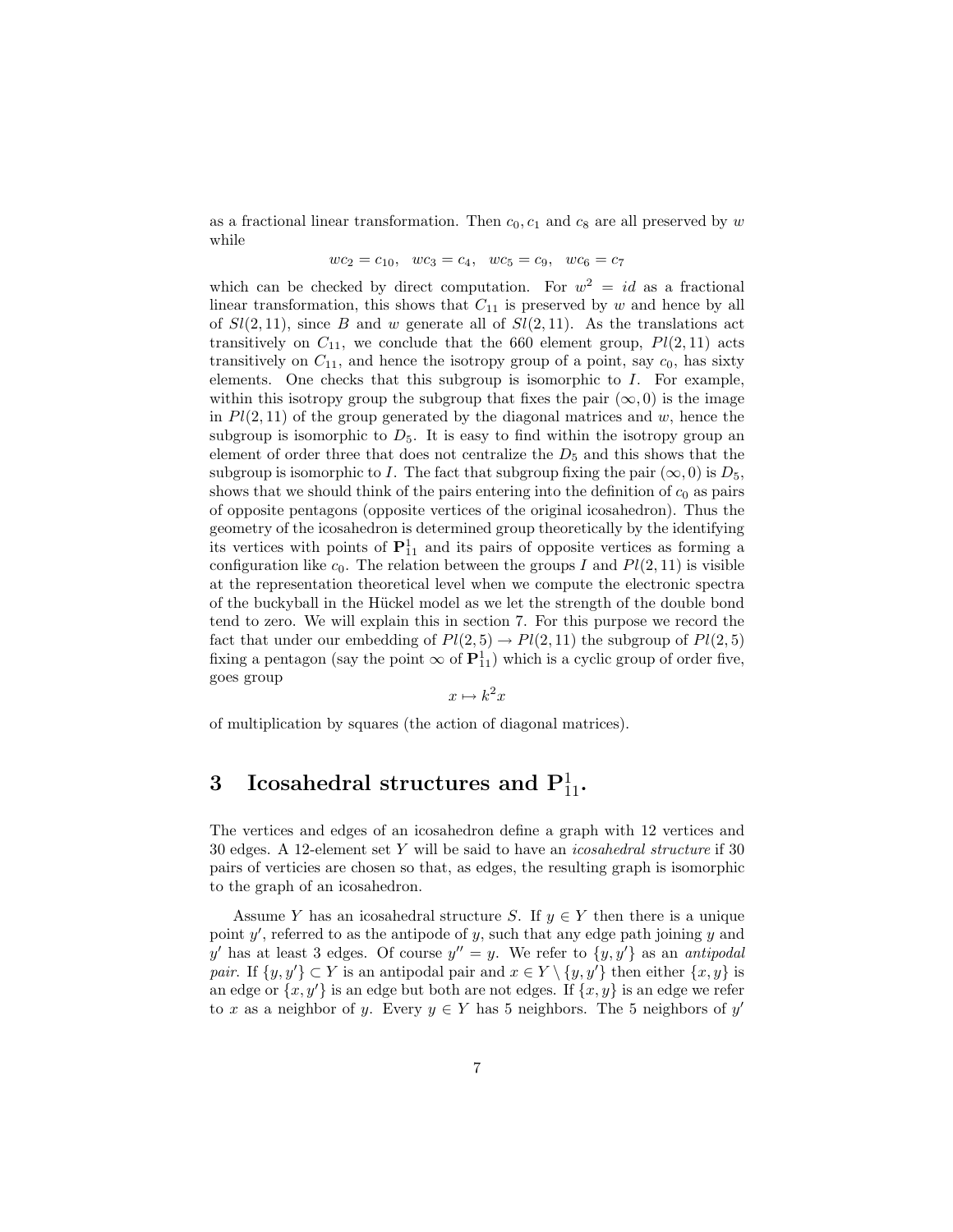are referred as to as coneighbors of y. Of course being a neighbor or coneighbor is a reflexive relation. Any  $\sigma \in PermY$  defines another icosahedral structure  $\sigma S$  on Y where  $\{x, y\}$  is an edge for  $\sigma S$  if and only if  $\{\sigma^{-1}x, \sigma^{-1}y\}$  is an edge for S. The subgroup  $B$  of  $PermY$  which preserves the icosahedral structure  $S$ operates transitively on Y and is isomorphic to the full icosahedral group  $I_h$ .

Now conversely assume that X is any 12-element set and  $A \subset Perm X$  is a subgroup which is isomorphic to I and which operates transitively on  $X$ . Recall that there exists 2 conjugacy classes  $F, F'$  of elements of order 5 in A. One defines an A-invariant icosahedral structure S on X by declaring that  $\{x, y\}$ is an edge, for distinct  $x, y \in X$ , if there exists  $g \in F$  such that  $g \cdot x = y$ . Replacing  $F$  by  $F'$  defines a second A-invariant icosahedral structure  $S'$ . Then since any two transitive actions of I on a 12-element set are isomorphic and since an isotropy group of this action has index 2 in its normalizer one readily proves

**Proposition 1** There exists exactly 2 icosahedral structures S, S' on X which are invariant under A. Furthermore the centralizer  $c = c(A)$  of A in Perm X is a group of order 2 and the orbits of c are the sets of antipodal pairs for both S and S'. Also  $x, y \in Y$  are neighbors for S if and only if they are coneighbors for  $S'$ .

For any 12-element set,  $X$ , let  $S$  be the set of all icosahedral structures on  $X$ so that S has the structure of a  $PermX\text{-set}$ . For any  $S \in \mathcal{S}$  let  $A_S \subset PermX$ be its (icosahedral) symmetry group. If  $S \in \mathcal{S}$  then a distinct  $S' \in \mathcal{S}$  is called its twin, and  $S, S'$  are referred to as a pair, in case  $A_S = A_{S'}$ .

We apply these considerations to the case where  $X = P_{11}$ , the projective line over a field  $F_{11}$  of 11 elements. We may regard  $Pl(2, 11) \subset Perm X$  so that  $Pl(2, 11)$  is a 660-element group of permutations of X.

An icosahedral structure S on X will be said to be  $Pl(2, 11)$  compatible if  $A_S \,\subset P\ell(2,11)$ . We will be interested in such structures. The set C of 6pair partitions of  $X$ , considered above, may clearly be identified with set of all subgroups  $c \subset Perm X$  of order 2 such that c has no fixed points on X. As noted above there exists  $c_0 \in C$  whose centralizer,  $A_0$ , in  $Pl(2, 11)$  is isomorphic to  $I$  and which operates transitively on  $X$ . Obviously

$$
c(A_0)=c_0
$$

In particular  $Pl(2, 11)$  contains a subgroup which is isomorphic to I. Let A be the  $Pl(2, 11)$ -set (under conjugation) of all subgroups of  $Pl(2, 11)$  which are isomorphic to I. If  $A \in \mathcal{A}$  and  $Z_{11}$  is any cyclic subgroup of order 11 in  $Pl(2, 11)$ then since obviously  $A \cap Z_{11} = \{e\}$  considerations of order immediately implies that

$$
Pl(2,11) = A Z_{11} \tag{1}
$$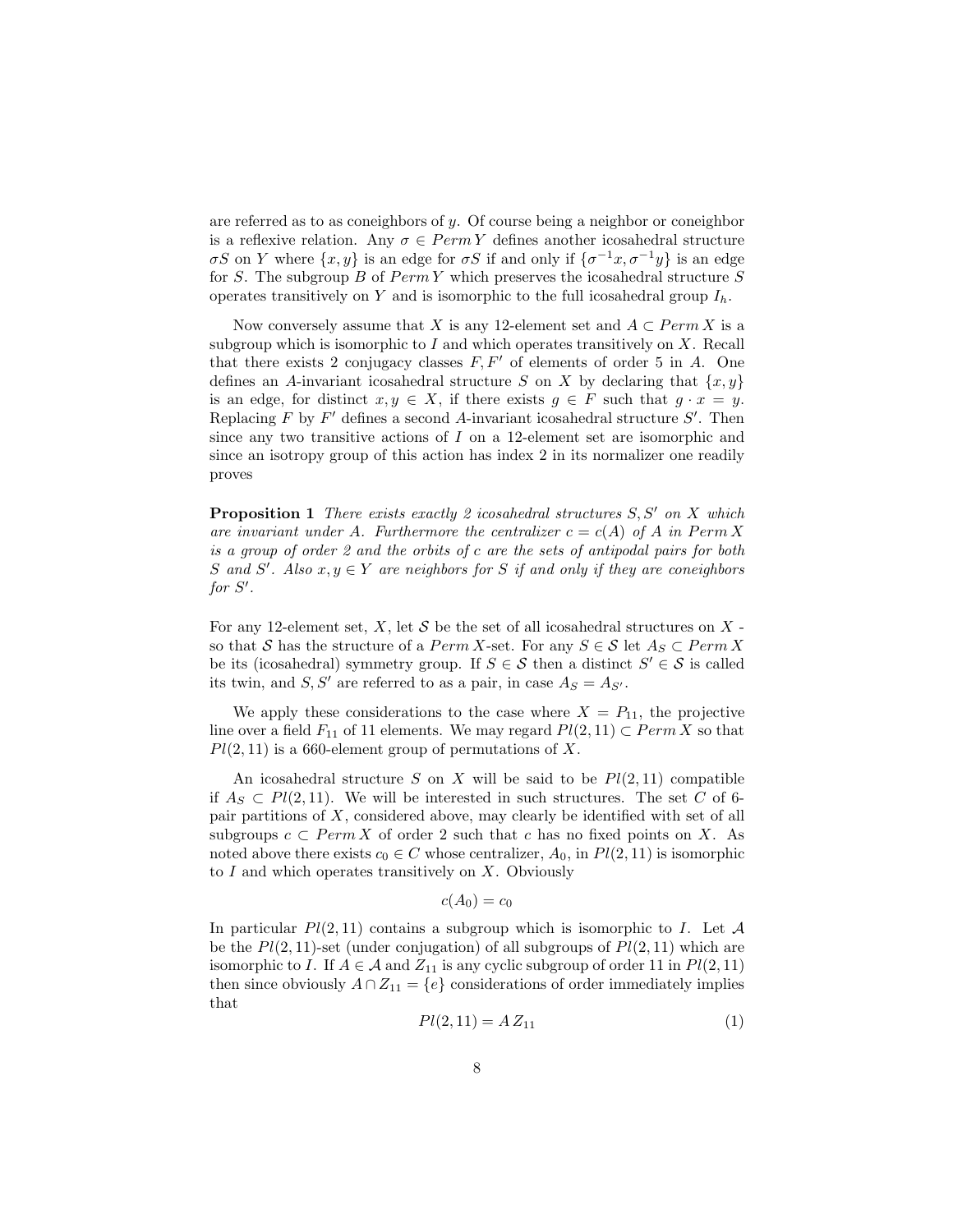By the simplicity of  $Pl(2, 11)$  obviously then any  $A \in \mathcal{A}$  is equal to its own normalizer in  $Pl(2, 11)$ . Any element in  $a \in Gl(2, 11)$  whose determinant is not a square induces, by conjugation, an outer automophism  $\alpha$  of  $Pl(2, 11)$ which interchanges the 2 conjugacy classes of elements of order 11 but does not interchange the 2 conjugacy classes of elements of order 5. This is clear by noting that this is obviously the case for diagonal elements in  $GL(2, 11)$ . It follows that if  $A \in \mathcal{A}$  then  $\alpha(A)$  is not conjugate to A. Indeed otherwise there would exist a non-central element in  $b \in GL(2,11)$  which commutes with A. This is clearly impossible since by conjugation (noting that any cyclic group of order 5 is a Sylow subgroup) we can assume  $\Delta \subset A$ , i.e. A contains all the image of the set of diagonal elements of determinant 1. But that forces  $b$  to be diagonal and non-central. Thus if  $A_I$  is the  $Pl(2, 11)$ -orbit in A which contains  $A_0$  and  $A_{II} = \alpha(A_I)$  then  $A_I \neq A_{II}$ .

Proposition 2 There are 22 elements in A. Furthermore, under the action of  $Pl(2, 11)$ , A decomposes into two 11-element orbits

 $\mathcal{A} = \mathcal{A}_I \cup \mathcal{A}_{II}$ 

Moreover there exists  $\alpha' \in Perm X$ , in the normalizer of  $Pl(2, 11)$ , which induces an outer automorphism  $\alpha$  of  $Pl(2, 11)$  interchanging  $\mathcal{A}_I$  and  $\mathcal{A}_{II}$ . Correspondingly there exists there exists 22 pairs of  $Pl(2, 11)$  compatible iscoahedral structures on X. Again correspondly they fall into  $2 Pl(2, 11)$ -orbits.

**Proof.** We will show that if  $A \in \mathcal{A}$  and  $A \notin A_I$  then  $A \in A_{II}$ . Let  $A \in \mathcal{A} \setminus A_I$ . Furthermore, as above, up to  $Pl(2, 11)$ -conjugacy, we can assume that  $\Delta \subset A$ . Choose the element  $a \in Gl(2, 11)$  which induced  $\alpha$  to be diagonal so that  $\alpha$  fixes the elements of  $\Delta$ . Consider the action of  $Pl(2, 11)$  on the 11-element set  $C_{11}$ . Since  $A \notin \mathcal{A}_I$  it has no fixed point on  $C_{11}$ . Thus the only possible orbit structure it can have on  $C_{11}$  is two orbits  $O_5, O_6$  with respectively 5 and 6 elements. On the other hand, as we have seen in the preceeding section, the subgroup  $\Delta \subset A$ , has exactly two 5-element orbits,  $D = (F_{11}^*)^2$  and  $D' = -(F_{11}^*)^2$  on  $C_{11}$ . Thus one must have  $O_5 = D$  or  $O_5 = D'$ .

As our subgroup  $A_0$  also contains  $\Delta$  and  $\alpha$  preserves  $\Delta$  the group  $\alpha(A_0)$ will also have a five element orbit on  $C_{11}$  which will be either D or D'. Let us denote its five element orbit by  $O_5^{\alpha}$ . Now suppose that  $A' = \alpha(A) \notin \mathcal{A}_I$ . Let  $O'_5$  and  $O'_6$  be the 5 and 6 element orbits of A' in  $C_{11}$ . Again  $O'_5 = D$  or D'. But since A' is not conjugate to A one cannot have  $O_5 = O'_5$ . Indeed, by (1), any two distinct elements of  $A \setminus A_I$  generate  $Pl(2, 11)$  and hence cannot have the same 5-orbit in  $C_{11}$ . Thus  $\{O_5, O'_5\} = \{D, D'\}$ . But  $O_5^{\alpha} \in \{D, D'\}$ . Thus  $\alpha(A_0)$  is equal to A or A'. This is a contradiction since  $\alpha^2$  is clearly an inner automorphism. Thus  $\mathcal{A}_I$  and  $\mathcal{A}_{II}$  exhaust  $\mathcal{A}$ . The group  $Gl(2, 11)$  operates on the projective line X. Clearly if one defines  $\alpha'$  to be the permutation action of a then  $\alpha'$  normalizes  $Pl(2, 11)$  and induces  $\alpha$  on  $Pl(2, 11)$ . QED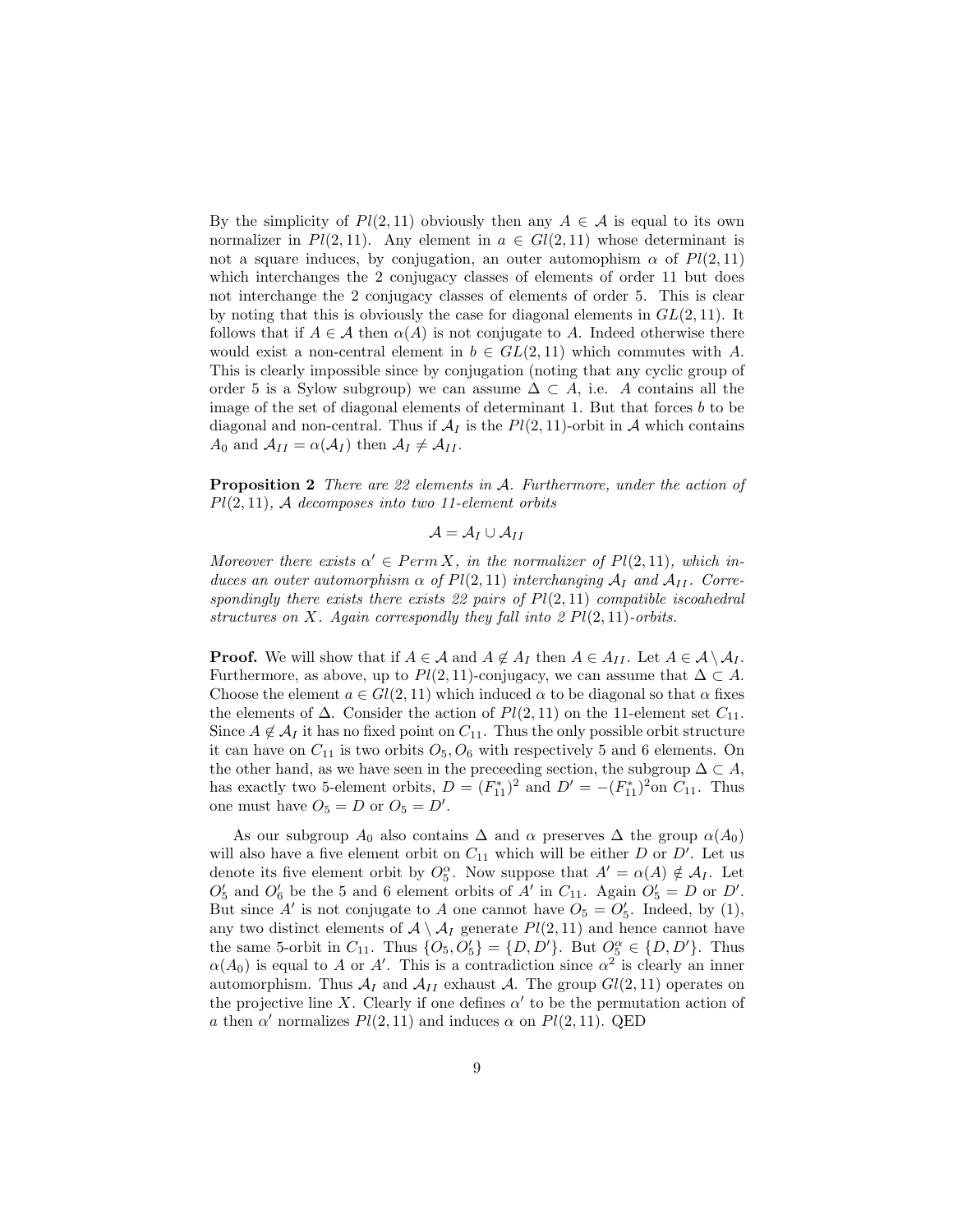Let  $A_I$  be normalized as in the proof of the preceeding proposition so that  $A_o \in \mathcal{A}_I$ . We now observe that  $C_{11}$  is not the only 11-element  $Pl(2, 11)$ -orbit in C.

Proposition 3. Let

$$
C'_{11} = \{c(A)|A \in \mathcal{A}_{II}\}\
$$

Then  $C'_{11}$  is an 11-element orbit of  $Pl(2, 11)$  in C and  $C'_{11}$  is distinct from  $C_{11}$ .

**Proof.** Obviously  $C'_{11} = \alpha' C_{11} {\alpha'}^{-1}$  so that  $C'_{11}$  is an 11-element  $Pl(2, 11)$ orbit. It is distinct from  $C_{11}$  since as noted in the proof of Proposition 2, no element  $A \in \mathcal{A}_{II}$  has a fixed point on  $C_{11}$  whereas  $c(A)$  is fixed by A. QED

Let  $A \in \mathcal{A}_I$ . Associated to A is a pair of A-invariant icosahedral structures  $S, S'$  on the projective line X. The 2-element permutation group  $c(A)$  tells the pairs of antipodal points for  $S$  and  $S'$  but it does not tell us what the edges are. Remarkably the cross-ratio  $[x_1, x_2, x_3, x_4]$  for  $x_i \in X$  can be used to determine at least one of the two structures  $S, S'$ . Elsewhere we will prove

**Theorem 2** Let  $\tau \in c(A)$  be the non-trivial element. Let  $x, y \in X$  with  ${x, u, v, y}$  stable under  $\tau$ . Then  ${x, y}$  is an edge for an A-invariant icosahedral structure on X if and only if

$$
[x, u, v, y] = -1.
$$

#### 4 Representations

The representations of all the alternating groups were determined by Frobenius: Regard  $A_n$  as a subgroup of  $S_n$ . The irreducibles of  $S_n$  are given by Young diagrams. If a Young diagram is not the same as its conjugate diagram, the representation remains irreducible when restricted to  $A_n$  and is equivalent to the restriction of the conjugate diagram. A self conjugate diagram splits into two irreducibles of half the dimension. For the case of  $S_5$ , the irreducibles can be labelled as 1,4,5,6,5',4',1 where the ' describes conjugate diagrams and the 6, corresponding to the partition [3,1,1], is self conjugate and so splits into two three dimensional representations, so we can list the representations of  $I$  as  $1, 3, 4, 5, 3'$ . They can be described as follows:

The action of  $Pl(2, p)$  on  $\mathbf{P}_p^1$  is doubly transitive, and so the induced action on the p-dimensional space of functions,  $\mathcal{F}(\mathbf{P}_{p}^{1})$  splits into two pieces, the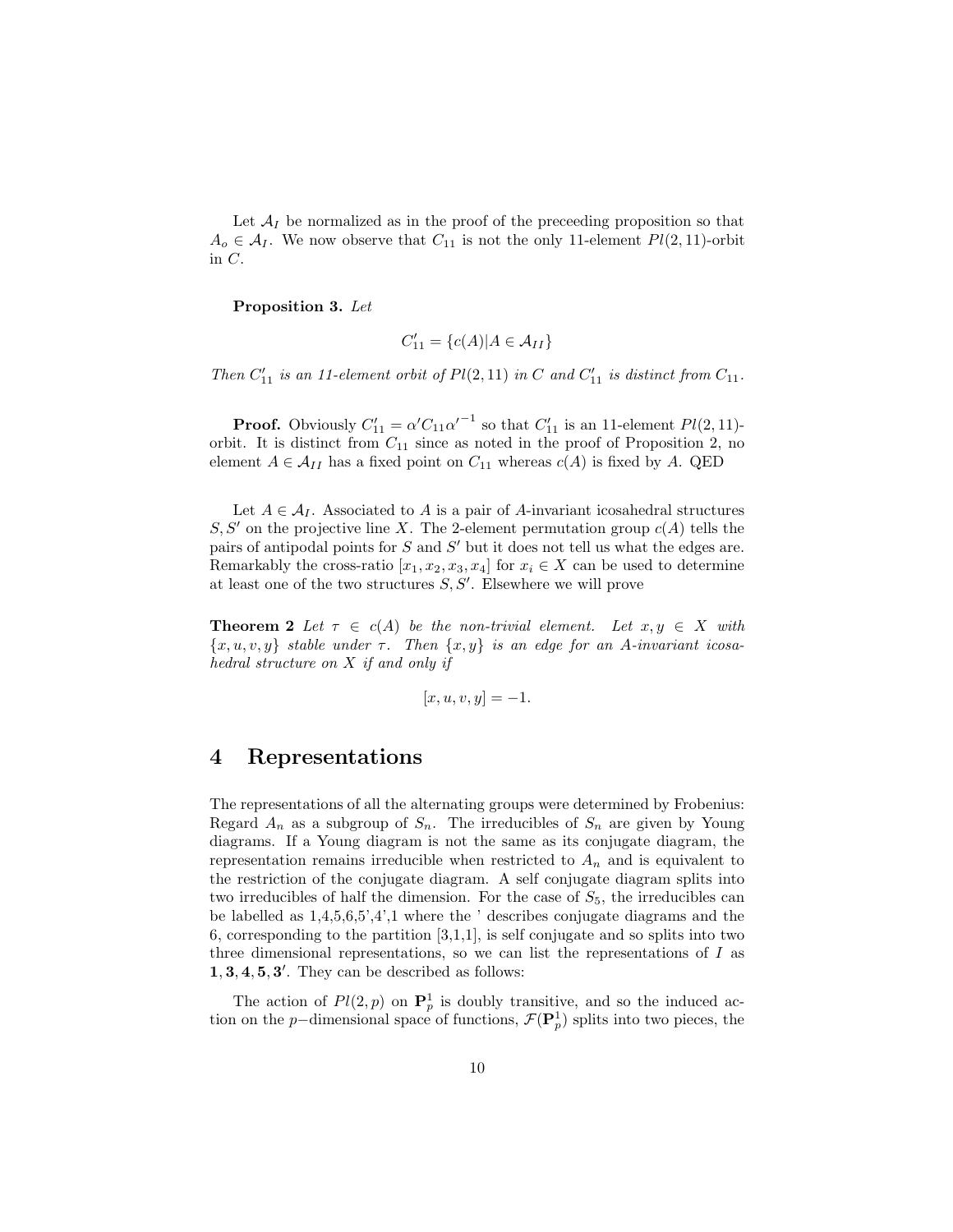constants and an irreducible of dimension  $p$ , called the Steinberg representation. For the case  $p = 5$  this gives the five dimensional representation. The four dimensional representation is restriction of the fundamental representation of  $S_5$ : the group  $A_5$  acts doubly transitively on the set of five objects and so the permutation representation splits into the constants and a four dimensional irreducible. Equally well, we can regard 4 as the Steinberg representation of  $Sl(2, 4)$ . We will have occasion to use the case  $p = 11$  of the Steinberg representation in the section 7. The two three dimensional representations are two inequivalent ways of regarding  $A_5$  as a subgroup of  $SO(3)$  depending on whether the five cycle (12345) is sent into a rotation through angle  $2\pi/5$  or  $4\pi/5$ .

The conjugacy classes of  $A_5$  are easy to determine from those of  $S_5$ . If

$$
\rho = (ab \cdots)(c \cdots) \cdots
$$

is a permutation written in cycle form, and  $\pi$  is some other permutation, then

$$
\pi \rho \pi^{-1} = (\pi(a)\pi(b)\cdots)(\pi(c)\cdots)\cdots
$$

So a conjugacy class in  $S_n$  is determined by its cycle structure. The conjugacy classes of even permutations in  $S_5$  are

$$
e \quad (ab)(cd) \quad (abc) \quad (abcde).
$$

It is easy to check that any two  $(ab)(cd)$  are conjugate to one another by an even permutation as are any two *(abc)*. But the element  $s = (12345)$  is not conjugate to its square  $s^2 = (13524)$  by any even permutation, since any conjugating permutation is determined up to right multiplication by a power of s (which is even) and one such conjugating permutation is the four cycle (2354) which is odd. So the five cycles split into two conjugacy classes in  $A_5$ . Thus the table of conjugacy classes is as follows:

| size  | 15                                 | 20 |  |
|-------|------------------------------------|----|--|
| order |                                    |    |  |
| rep   | $e$ (12)(34) (123) (12345) (13524) |    |  |

In a permutation representation, the character of any element is equal to the number,  $fix(x)$ , of fixed points. Hence, when we subtract off the constants, the character,  $\chi(a)$ , of the remaining representation for any element a is given by  $f\ddot{x}(a) - 1$ . For the Steinberg representation, the order two elements have two fixed points, the order three elements none, and the order five elements one fixed point. (These facts can be checked on the axes of the buckyball, but will become even more transparent in terms of the representatives in  $Sl(2,5)$ that we will choose later on.) Thus, in terms of the order of conjugacy classes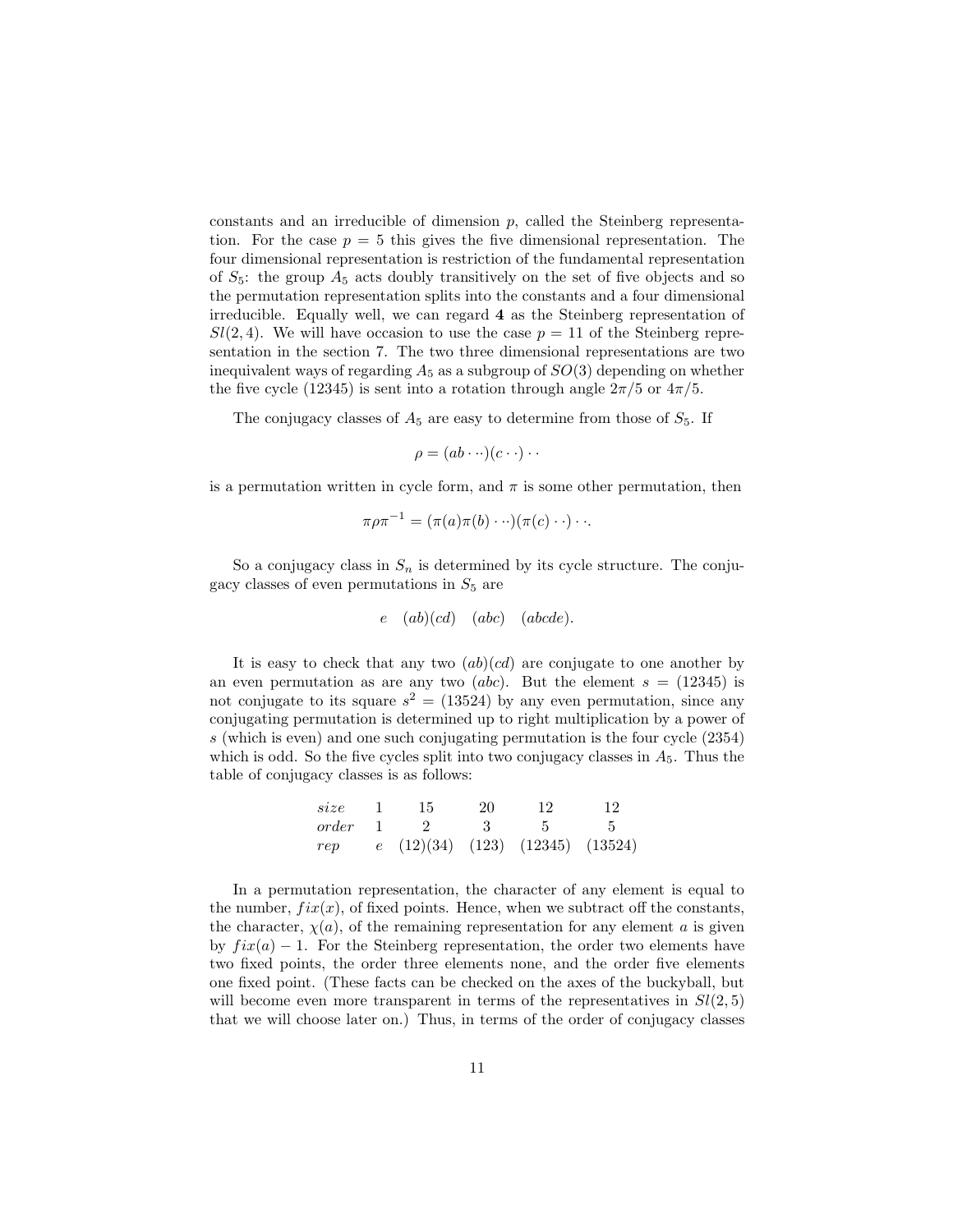in the above table, the character of the five dimensional irreducible has values 5,1,-1,0,0. (Check:  $25+15+20=60.$ )

Acting as permutations on five letters,the order two elements have one fixed point, the order three elements have two, and the order five elements have none. So the character values for the four dimensional representation are 4,0,1,-1,-1.  $(Check 16+20+12+12=60.)$ 

The trace of any rotation through angle  $\theta$  in three dimensional space is  $1 + 2\cos\theta = 1 + e^{i\theta} + e^{-i\theta}$ . In all that follows we will set

$$
\epsilon = e^{2\pi i/5}.
$$

So if we choose our identification of  $A_5$  with the icosahedral group so that (12345) goes over into rotation through angle  $2\pi/5$ , the character values are 3, -1, 1,  $1+\epsilon+\epsilon^4$ ,  $1+\epsilon^2+\epsilon^3$ . The other three dimensional representation will then correspond the opposite choice, so that (12345) corresponds to rotation through  $4\pi i/5$ . This will have the effect of interchanging the last two values. So the character table for  $A_5$  is given by

| size    |            | 15          | 20   | 12                        | 12                        |
|---------|------------|-------------|------|---------------------------|---------------------------|
| order   |            | 9           |      |                           |                           |
| rep     | $\epsilon$ | (34)<br>'2, | 123) | 12345)                    | (13524)                   |
| trivial |            |             |      |                           |                           |
| 3       | 3          |             |      | $1+\epsilon+\epsilon^4$   | $1+\epsilon^2+\epsilon^3$ |
| 5       | 5          |             |      |                           |                           |
|         |            |             |      |                           |                           |
| 3′      | 3          |             |      | $1+\epsilon^2+\epsilon^3$ | $1+\epsilon+\epsilon^4$   |

For the purposes of applying Frobenius reciprocity later on, it is important to record how each of these representations restricts to a two element subgroup of I consisting of the identity and an element of order two, that is, how many times the sign representation occurs and how many times the trivial representation occurs in the restriction. A rotation through 180° in three dimensional space has two eigenvalues  $-1$  and one eigenvalue  $+1$ . So the restriction of each of the three to  $\mathbb{Z}_2$  contains the sign representation twice and the trivial representation once. The restriction of the permutation representation of  $A_5$  acting on five objects to  $\mathbb{Z}_2$  is clearly the direct sum of the trivial representation and two copies of the two dimensional permutation representation. Hence the four dimensional representation restricted to  $\mathbb{Z}_2$  contains two copies of the trivial representation and two copies of the sign representation. For the five dimensional representation we record the following fact which has applications to the Raman spectrum.

**Proposition 3** The representation of I on  $S^2(\mathbf{R}^3)$  decomposes into  $1 \oplus 5$  where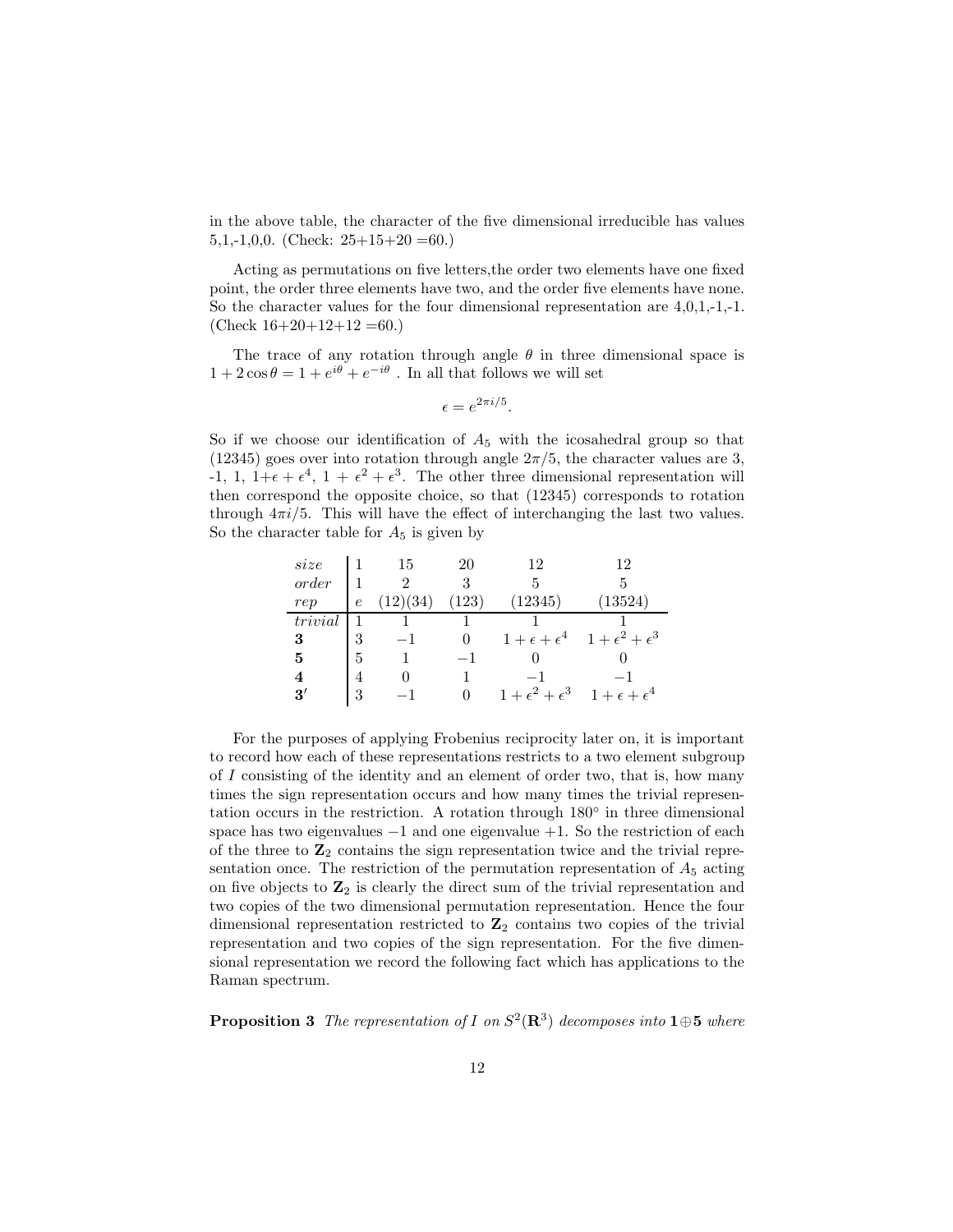the 1 corresponds to multiples of the Euclidean metric and the 5 consists of the traceless symmetric tensors.

**Proof.** The decomposition into multiples of  $x^2 + y^2 + z^2$  and traceless tensors is clearly invariant under I. On the other hand, there can not be any other invariant line in  $S^2(\mathbf{R}^3)$  since this would contradict the irreducibility of the three dimensional representation. Since there is no two dimensional irreducible, we see that there is no way for the the traceless tensors to decompose. QED.

If we choose our rotation to be about the z-axis, the monomials  $z^2$ ,  $x^2$ ,  $y^2$ ,  $xy$ are invariant while  $xz$  and  $yz$  are eigenvectors with eigenvalue  $-1$ . Hence the 5 when restricted contains three copies of the trivial representation and two copies of the sign representation. To summarize we have the table

$$
\begin{array}{c|cccc}\nrep & 1 & 3 & 4 & 5 & 3' \\
\hline\ntr & 1 & 1 & 2 & 3 & 1 \\
sgn & 0 & 2 & 2 & 2 & 2\n\end{array} \tag{2}
$$

The group  $I_h$  is just the direct product of I with  $\mathbb{Z}_2$ , so the irreducibles of  $I_h$  are just the tensor product of those of I with those of  $\mathbb{Z}_2$ . In other words, they can be labeled by attaching  $a + or - sign to the label of the representation$ of I according to whether it is the trivial or sign representation of  $Z_2$  which is tensored in. (In the chemical literature this  $\pm$  labeling is given by a subscript g (for gerade) for the  $+$  and a subscript u (for umgerade) for the  $-$ .) The subgroup of  $I_h$  which fixes a point, call it  $H$ , is a two element group consisting of the identity and Pr where r is rotation through  $180^\circ$  and P is the parity operator. So the table corresponding to  $(2)$  where now we list the restrictions to H is

|  |  | $rep$ $1^+$ $3^+$ $4^+$ $5^+$ $3^+$ $1^ 3^ 4^ 5^ 3^-$                                                                                 |  |  |  |
|--|--|---------------------------------------------------------------------------------------------------------------------------------------|--|--|--|
|  |  |                                                                                                                                       |  |  |  |
|  |  |                                                                                                                                       |  |  |  |
|  |  | $\begin{array}{c ccccccccc} tr & 1 & 1 & 2 & 3 & 1 & 0 & 2 & 2 & 2 & 2 \\ \hline & 0 & 2 & 2 & 2 & 2 & 1 & 1 & 2 & 3 & 1 \end{array}$ |  |  |  |

By Frobenius reciprocity we can read the entries of this table as giving the multiplicities of each irreducible of  $I<sub>h</sub>$  in the representation induced from the trivial or the sign representation of  $H$ . In the electronic spectrum one is particularly interested in the representation induced from the sign representation, hence the second row of (3). In the vibrational spectrum one is interested in the representation induced from the restriction of  $3^-$  to H. From the above table the restriction of  $3^-$  is given by

$$
3^- \downarrow = 2 \cdot tr \oplus 1 \cdot sgn
$$

and hence the corresponding induced representation,  $(3^{-} \downarrow)$   $\uparrow$  is given by

$$
2\cdot\mathbf{1}^+\oplus 4\cdot\mathbf{3}^+\oplus 6\cdot\mathbf{4}^+\oplus 8\cdot\mathbf{5}^+\oplus 4\cdot\mathbf{3'}^+\oplus\cdot\mathbf{1}^-\oplus 5\cdot\mathbf{3}^-\oplus 6\cdot\mathbf{4}\oplus 7\cdot\mathbf{5}^-\oplus 5\cdot\mathbf{3'}^-\,. \eqno(4)
$$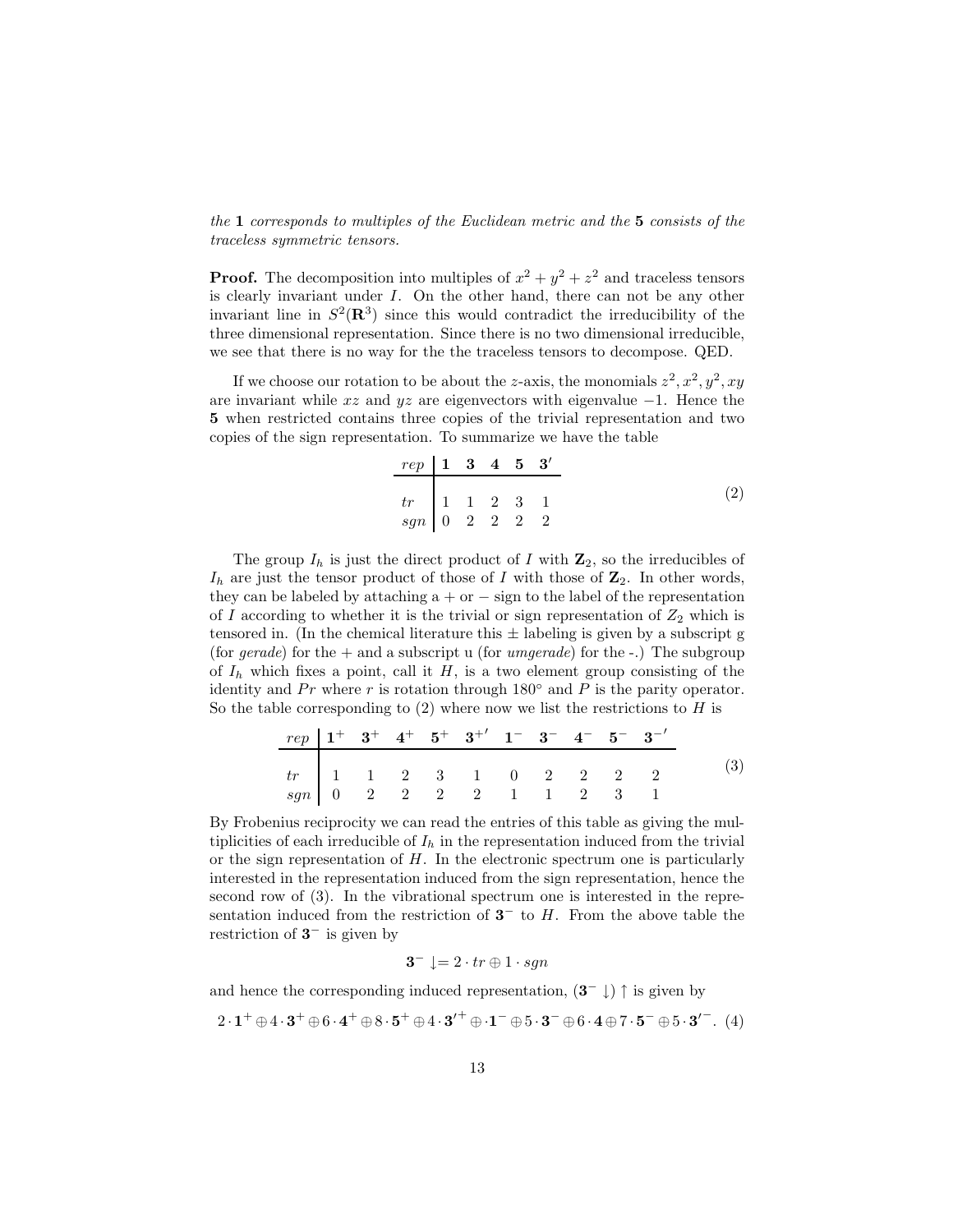Thus finding the eigenvalues of any  $I<sub>h</sub>$  invariant operator on this space involves dealing with at most an eight by eight matrix, as was pointed out in [6]. The vibrational spectrum under the assumption of bond stretching and angle bending forces was calculated in [6]. The space of vibrational states is the above induced representation with one  $3^-$  (overall translations) and one  $3^+$  (overall rotations) removed. The infrared lines corresponding to vacuum to one phonon (dipole) transitions correspond to these four representations, and hence, by (4) there are four lines in the infrared spectrum. The Raman spectrum corresponds to a quadrupole interaction, and hence to symmetric tensors of order two. By Proposition 1 and (4) we see that there should be ten Raman lines in all, two corresponding to  $1^+$  and eight corresponding to  $5^+$ , and all ten lines have been observed. See [2] for a picture of these ten lines.

Let us now turn to the double cover, and begin by describing the conjugacy classes, which are best described in terms of familiar subgroups. We have already described the Borel subgroup B consisting of all upper triangular matrices. We can write  $B = TU$  where T is the subgroup of diagonal matrices and U consists of upper triangular matrices with ones on the diagonal. (The subgroup  $T$  is called a split torus and the elements of  $U$  are unipotents.) In general,  $T$  will contain  $q - 1$  elements, in our case of  $q = 5$  this comes to 4. One of these elements is id, another is −id and the remaining two elements are of order four. They are conjugate to one another, say by the matrix

$$
\left(\begin{array}{cc} 0 & 1 \\ -1 & 0 \end{array}\right).
$$

So the fifteen order two elements in  $A_5$  are each covered by two elements of order four in  $Sl(2, 5)$  giving thirty elements in all in this conjugacy class. The matrix  $M = \begin{pmatrix} 1 & 1 \\ 0 & 1 \end{pmatrix}$  is of order five and so must project onto one of the elements of order five in  $A_5$ . But  $-M$  is of order ten and projects onto the same element. So we see that the inverse image of each of the two twelve element conjugacy classes in  $A_5$  splits into two conjugacy classes, one consisting of elements of order 5 and the other of order ten. The matrix  $N = \begin{pmatrix} 0 & 1 \\ 0 & 1 \end{pmatrix}$  $-1-1$  is of order three, and hence maps onto an element of order three, and  $-N$  is of order six and maps onto the same element. So the inverse image of the elements of order three in  $A_5$  also splits into two conjugacy classes, one consisting of order three elements and the other of order six elements. So there are nine conjugacy classes in all, as listed in the following table:

| size  | 1 | 1  | 30                                       | 20                                        | 20                                               | 12                                                | 12                                                | 12                                       | 12                                       |
|-------|---|----|------------------------------------------|-------------------------------------------|--------------------------------------------------|---------------------------------------------------|---------------------------------------------------|------------------------------------------|------------------------------------------|
| order | 1 | 1  | 4                                        | 6                                         | 3                                                | 10                                                | 10                                                | 5                                        | 5                                        |
| rep   | I | -I | $\begin{pmatrix} 20 \\ 03 \end{pmatrix}$ | $\begin{pmatrix} 11 \\ -10 \end{pmatrix}$ | $\begin{pmatrix} 0 & 1 \\ -1 & -1 \end{pmatrix}$ | $\begin{pmatrix} -1 & -1 \\ 0 & -1 \end{pmatrix}$ | $\begin{pmatrix} -1 & -2 \\ 0 & -1 \end{pmatrix}$ | $\begin{pmatrix} 11 \\ 01 \end{pmatrix}$ | $\begin{pmatrix} 12 \\ 01 \end{pmatrix}$ |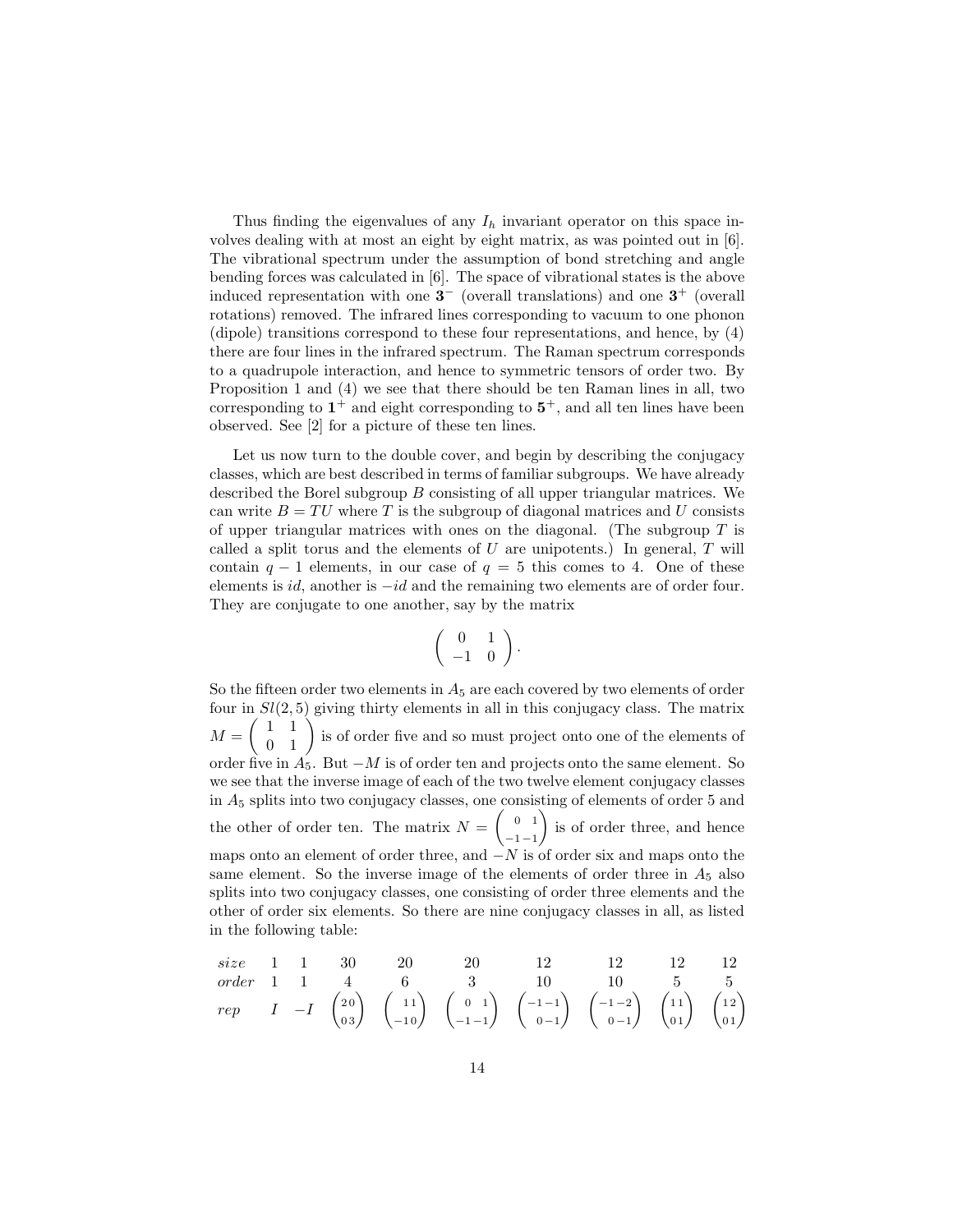A cyclic subgroup generated by an element of order six has the following interpretation in terms of the general theory of  $Sl(2, q)$ : The field  $\mathbf{F}_q$  has a unique quadratic extension,  $\mathbf{F}_{q^2}$  which we may regard as a two dimensional vector space over  $\mathbf{F}_q$ . The set of non-zero elements in  $\mathbf{F}_{q^2}$  form a group under multiplication and multiplication by an element of  $\mathbf{F}_{q^2}$  gives a linear transformation of  $\mathbf{F}_{q}^2$ . There are  $q^2 - 1$  non-zero elements in  $\mathbf{F}_{q^2}$  and  $q - 1$  values of the determinant, and so the elements whose multiplication have determinant 1 form a subgroup of order  $q+1$ . If we chose a basis of  $\mathbf{F}_{q^2}$  we get subgroup, K of  $Sl(2, q)$  of order  $q+1$  called a 'non-split torus'. It is the finite field analogue of the unit circle in the extension of the real numbers by the complexes. In our case  $q + 1 = 6$  and each non-split torus covers a  $C_3$  subgroup of  $A_5$  generated by a three cycle.

In any event, since there are nine conjugacy classes, there are nine inequivalent irreducible representations, and we have found five of them, the representations coming from those of  $A_5$ . The general theory of the representations of  $Sl(2, q)$  has been completely worked out, cf. for example [11]. Assuming the existence of a two dimensional representation, which we have already proved, we can work out the character table for our special case of  $Sl(2, 5)$  as follows. We identify our group with the inverse image of  $A_5$  under the projection of  $SU(2)$  onto  $SO(3)$ . Now the group  $SU(2)$  has one irreducible representation of every dimension, the representation  $k$ , of dimension k being on the space of homogeneous polynomials of degree  $k - 1$  in two variables. The value of the character of the representation **k** on a matrix whose eigenvalues are  $e^{i\theta}$ ,  $e^{-i\theta}$  is

$$
\chi_k(\theta) = e^{-(k-1)i\theta} + e^{-(k-3)i\theta} + \cdots + e^{(k-1)i\theta}.
$$

In particular, for  $k = 2$  we have

$$
\chi_2(\theta) = e^{-i\theta} + e^{i\theta}.
$$

So the character of the two dimensional representation is given by the second line in the table below. The first six lines of the table are just the evaluation of the characters  $\chi_k$  on our 120 element subgroup of  $SU(2)$  for  $k = 1, 2, 3, 4, 5, 6$ . A check shows that the sum of the absolute value squared of the elements multiplied by the number of elements in the conjugacy class adds up to 120 and shows that these characters are indeed irreducible. Thus k remains irreducible when restricted to our subgroup up until  $k = 7$ , which splits into a 4 and a 3.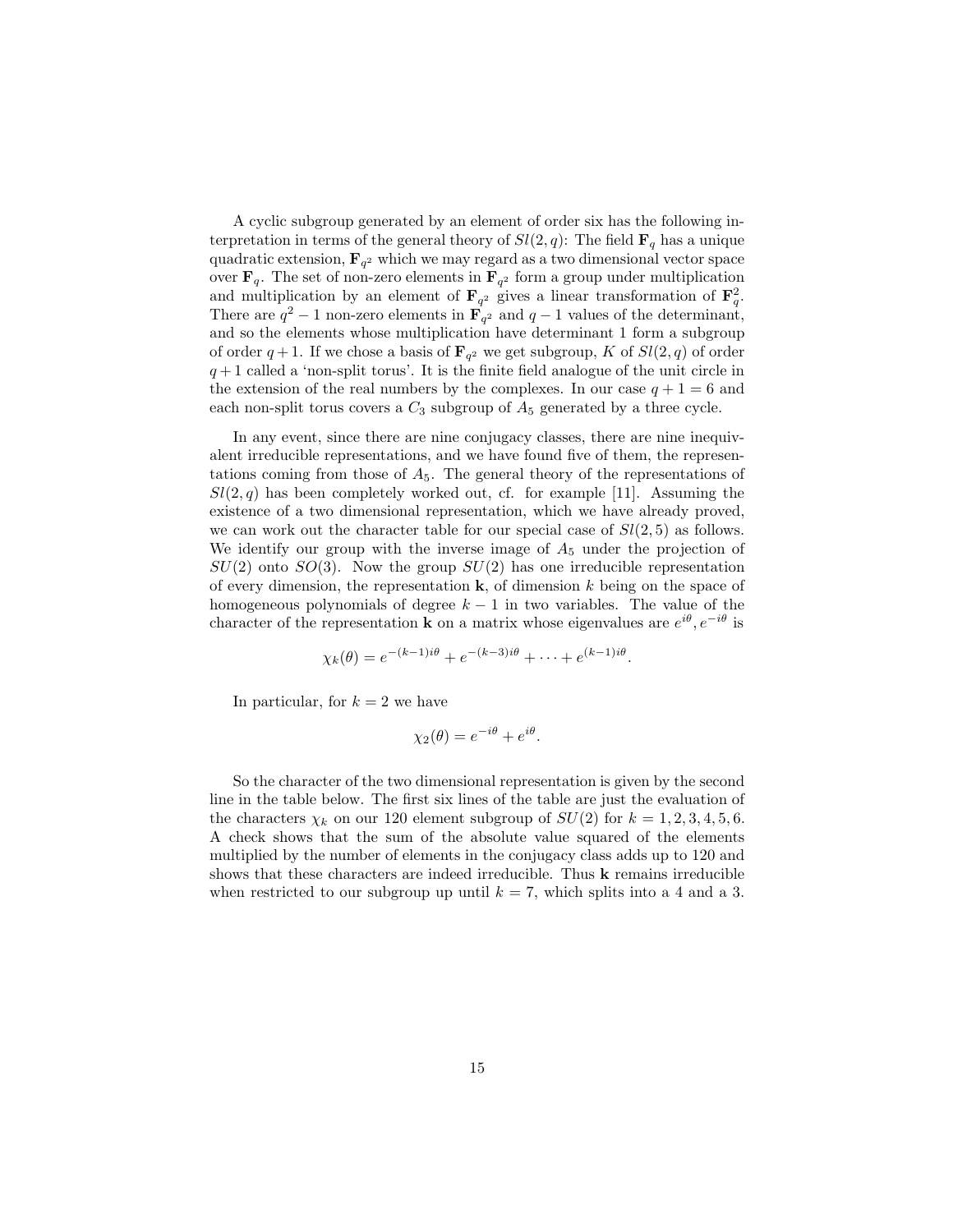| size         |                |                | 30       | 20          | 20           | 12                            | 12                              | 12                                | 12                            |
|--------------|----------------|----------------|----------|-------------|--------------|-------------------------------|---------------------------------|-----------------------------------|-------------------------------|
| order        |                | $\overline{2}$ | 4        | 6           | 3            | 10                            | 10                              | 5                                 | 5                             |
| rep          |                |                | 20<br>03 | 11<br>$-10$ | $\mathbf{0}$ |                               | $-1 - 2$<br>$0 - 1$             | 11<br>01                          | 12<br>0 <sub>1</sub>          |
| tr           |                |                |          |             |              |                               |                                 |                                   |                               |
| $\mathbf{2}$ | $\mathfrak{D}$ | -2             | $\Omega$ |             |              | $-(\epsilon^2 + \epsilon^3)$  | $-(\epsilon+\epsilon^4)$        | $\epsilon^2 + \epsilon^3$         | $\epsilon + \epsilon^4$       |
| 3            | 3              | 3              | $-1$     | 0           | $\Omega$     | $\epsilon+\epsilon^4+1$       | $\epsilon^2 + \epsilon^3 + 1$   | $\epsilon+\epsilon^4+1$           | $\epsilon^2 + \epsilon^3 + 1$ |
| 4            | 4              | -4             | 0        |             |              |                               |                                 | $-1$                              |                               |
| 5            | 5              | 5              |          |             |              |                               |                                 |                                   |                               |
| 6            | 6              | $-6$           | $\Omega$ |             |              |                               |                                 |                                   |                               |
| $4^{\prime}$ | 4              | 4              | $\Omega$ |             |              |                               |                                 |                                   |                               |
| 3'           | 3              | 3              |          |             |              | $\epsilon^2 + \epsilon^3 + 1$ | $\epsilon\!+\!\epsilon^4\!+\!1$ | $\epsilon^2\!+\!\epsilon^3\!+\!1$ | $\epsilon+\epsilon^4+1$       |
| $2^{\prime}$ | $\overline{2}$ | $-2$           | 0        |             |              | $-(\epsilon+\epsilon^4)$      | $-(\epsilon^2 + \epsilon^3)$    | $\epsilon + \epsilon^4$           | $\epsilon^2\!+\!\epsilon^3$   |

Here is the character table.

### 5 The Clebsch Gordan decomposition for  $Sl(2,5)$

For many applications, it is important to know the decomposition of the tensor product of two irreducibles. For the case of  $SU(2)$ , the formula above for  $\chi_k$ shows that

$$
\chi_2 \cdot \chi_k = \chi_{k-1} + \chi_{k+1}
$$

which is, of course a special case,

$$
2\otimes k = (k-1)\oplus (k+1),
$$

of the Clebsch Gordan decomposition. So we can apply this to each line in our table, multiplying by the second line and subtracting the preceding line to get the next line up until line 6. There, multiplying the 6th line by the 2nd and subtracting the fifth gives the sum of the next two lines. Also multiplying the 4 by the second line gives the sum of the 6 and the (other) 2 and multiplying the 3 by the second line gives the 6. We can summarize this discussion by saying that the effect of tensoring by 2 in the basis of irreducibles is given by the adjacency matrix of the graph

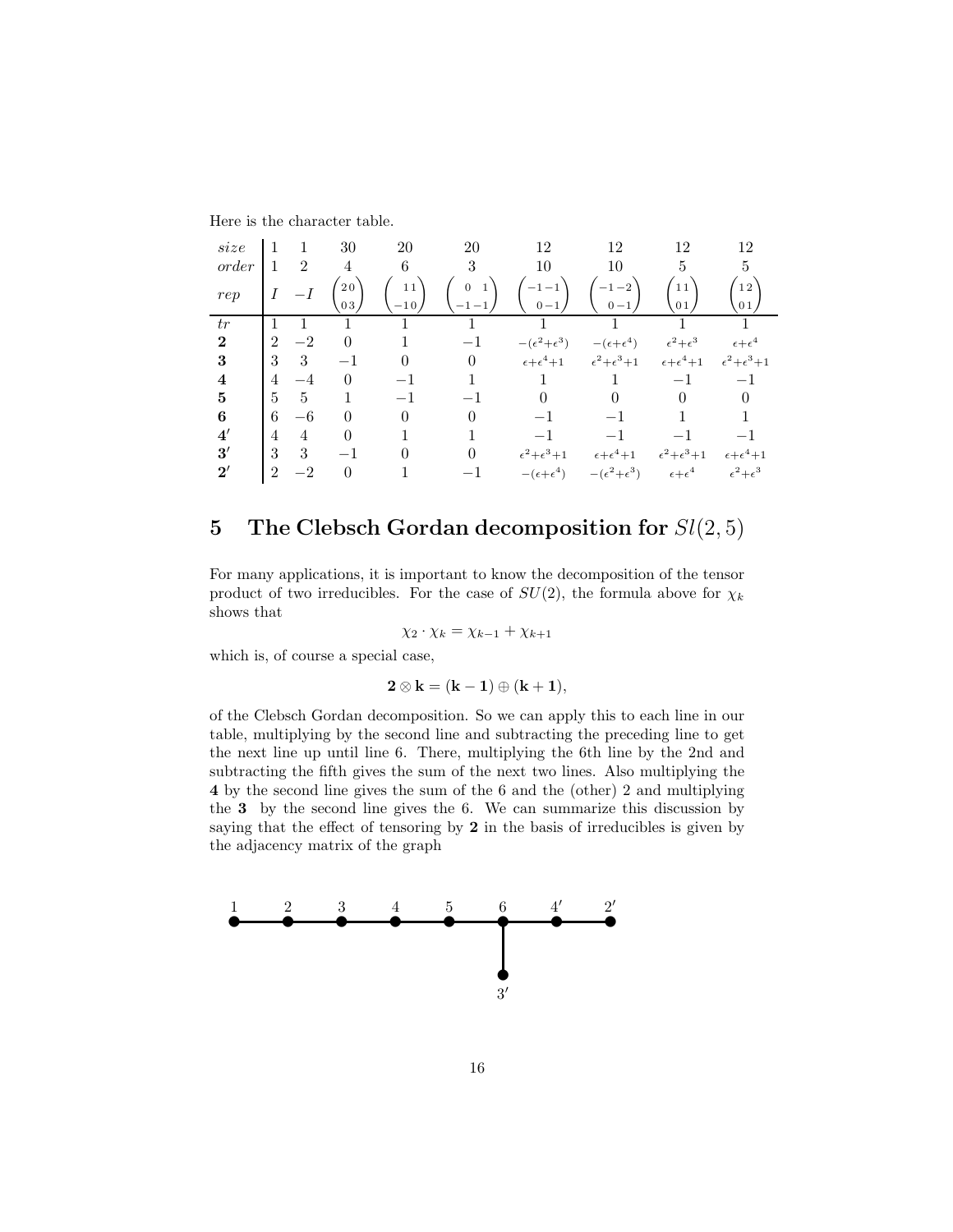which is the extended Dynkin diagram of  $E_8$ . The integers 1,2,3 etc. placed near the nodes, i.e. the dimensions of the irreducible representations of  $G$  are the coefficients of the highest root of  $E_8$ ! This is a case of the McKay correspondence which similarly associates a simple Lie algebra to every finite subgroup of  $SU(2)$ .

Using the above diagram recursively, or by examining the character table and seeing that the character of 2 separates all conjugacy classes, we conclude that every representation can be written as a polynomial in the basic two dimensional representation, 2. Explicitly the representation  $\mathbf{k} = f_k(2)$  where the polynomials  $f_k$  are given by

$$
f_1(x) = 1
$$
  
\n
$$
f_2(x) = x
$$
  
\n
$$
f_3(x) = x^2 - 1
$$
  
\n
$$
f_4(x) = x^3 - 2x
$$
  
\n
$$
f_5(x) = x^4 - 3x^2 + 1
$$
  
\n
$$
f_6(x) = x^5 - 4x^3 + 3x
$$
  
\n
$$
f_{4'}(x) = x^8 - 7x^6 + 14x^4 - 7x^2
$$
  
\n
$$
f_{3'}(x) = -x^8 + 8x^6 - 19x^4 + 13x^2 - 1
$$
  
\n
$$
f_{2'}(x) = x^7 - 7x^5 + 14x^3 - 7x.
$$

Thus the Grothendieck ring of G is given by  $Z[x]/p(x)$  where  $p(x)$  is the characteristic polynomial of A, where A is the adjacency matrix of the extended Dynkin diagram. This can be verifed directly, or, from the fact that

$$
\mathbf{2} \otimes \mathbf{4'} = \mathbf{6} \oplus \mathbf{2'}
$$

(which can be verified from the character table). If we substitute the polynomial expressions given in the preceding table for both sides of the above equation, the difference between both sides will give the characteristic polyno mial of A.

$$
x^9 - 8x^7 + 20x^5 - 17x^3 + 4x
$$

By using a general theorem of Kostant [7], tensoring by any representation is given by multiplication by the corresponding polynomial listed above, with the understanding that two polynomials are to be identified if they differ by a multiple of the characteristic polynomial.

In the study of the electronic properties of  $C_{60}$  one also needs to know the decomposition of the exterior powers of various representations, as these contain the Fermi allowed states. We discuss this problem in the next two sections. In the next section we discuss the general method, and in the following section we use some tricks special to the group, G.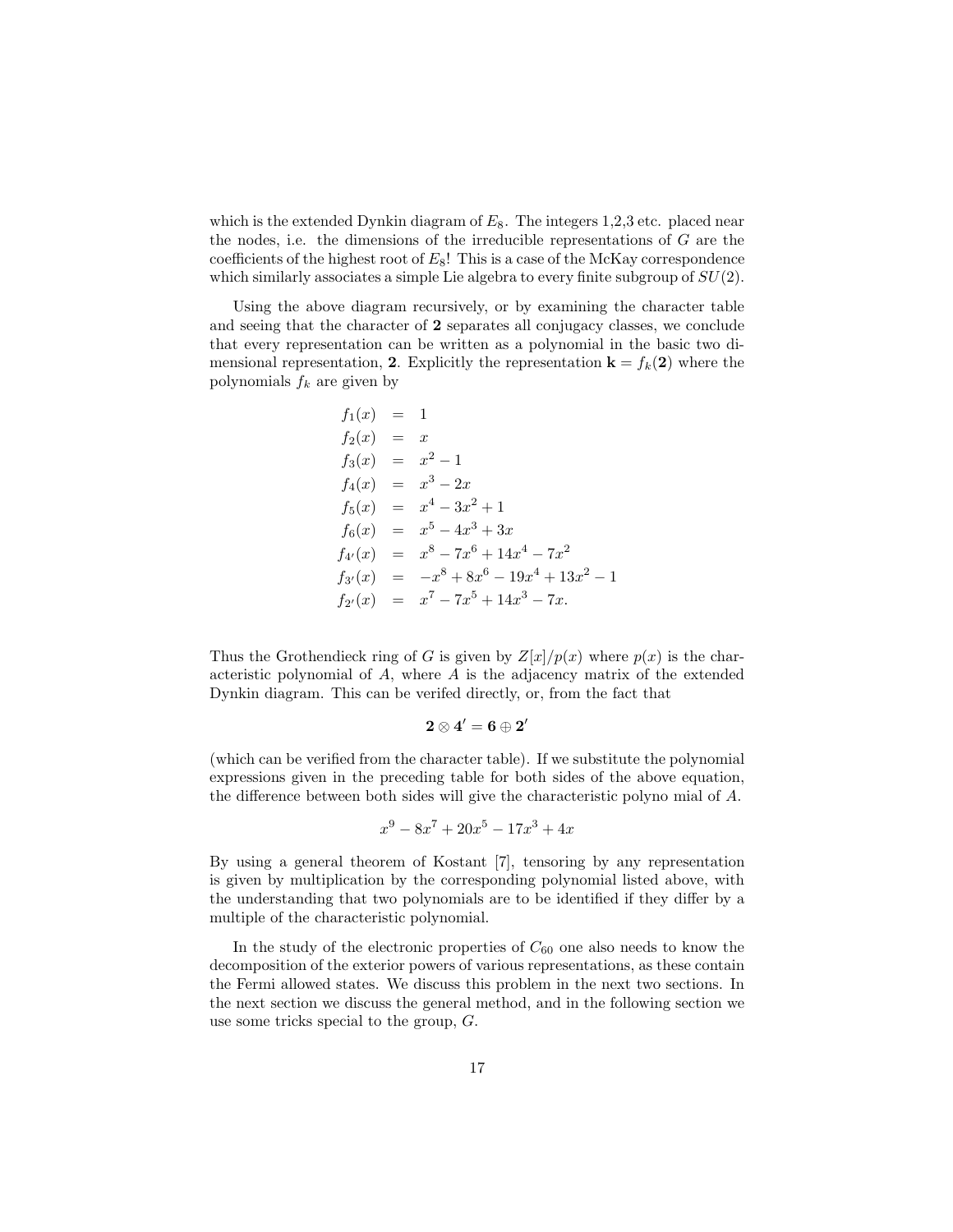### 6 Decomposing exterior powers

There is a general method which always works. In any given case, it might be simpler to use some special tricks. The general method is as follows: For any character,  $\chi$ , let  $P_k(\chi)$  denote the function on conjugacy classes,

$$
P_k(\chi)(a) = \chi(a^k).
$$

If  $\rho$  denotes the representation and the eigenvalues of  $\rho(a)$  are  $x_1, \ldots, x_n$  then

$$
\chi(a) = \sum x_i
$$

while

$$
P_k(\chi)(a) = \sum x_i^k.
$$

On the the other hand, the eigenvalues of the k−th exterior power of  $\rho(a)$  are

$$
x_{i_1} x_{i_2} \cdots x_{i_k}, \quad i_1 < i_2 < \ldots < i_k
$$

so the character of the exterior power is

$$
E_k(\chi)(a) = \sum_{i_1 < i_2 < \ldots < i_k} x_{i_1} x_{i_2} \cdots x_{i_k}.
$$

So the problem is how to express the  $E'$ s in terms of the  $P'$ s. For example,

$$
E_1 = P_1
$$

and

$$
E_2 = \frac{1}{2} [P_1^2 - P_2] = \frac{1}{2} \det \begin{pmatrix} P_1 & P_2 \\ 1 & P_1 \end{pmatrix}.
$$

So the character on the second exterior power is

$$
E_2(\chi)(a) = \frac{1}{2} [(\chi(a))^2 - \chi(a^2)].
$$

Similarly,

$$
E_3 = \frac{1}{3!} [P_1^3 - 3P_1 P_2 + 2P_3] = \frac{1}{3!} \det \begin{pmatrix} P_1 & P_2 & P_3 \\ 1 & P_1 & P_2 \\ 0 & 2 & P_1 \end{pmatrix}.
$$

So

$$
E_3(\chi)(a) = \frac{1}{3!} [\chi(a)^3 - 3\chi(a)\chi(a^2) + 2\chi(a^3)].
$$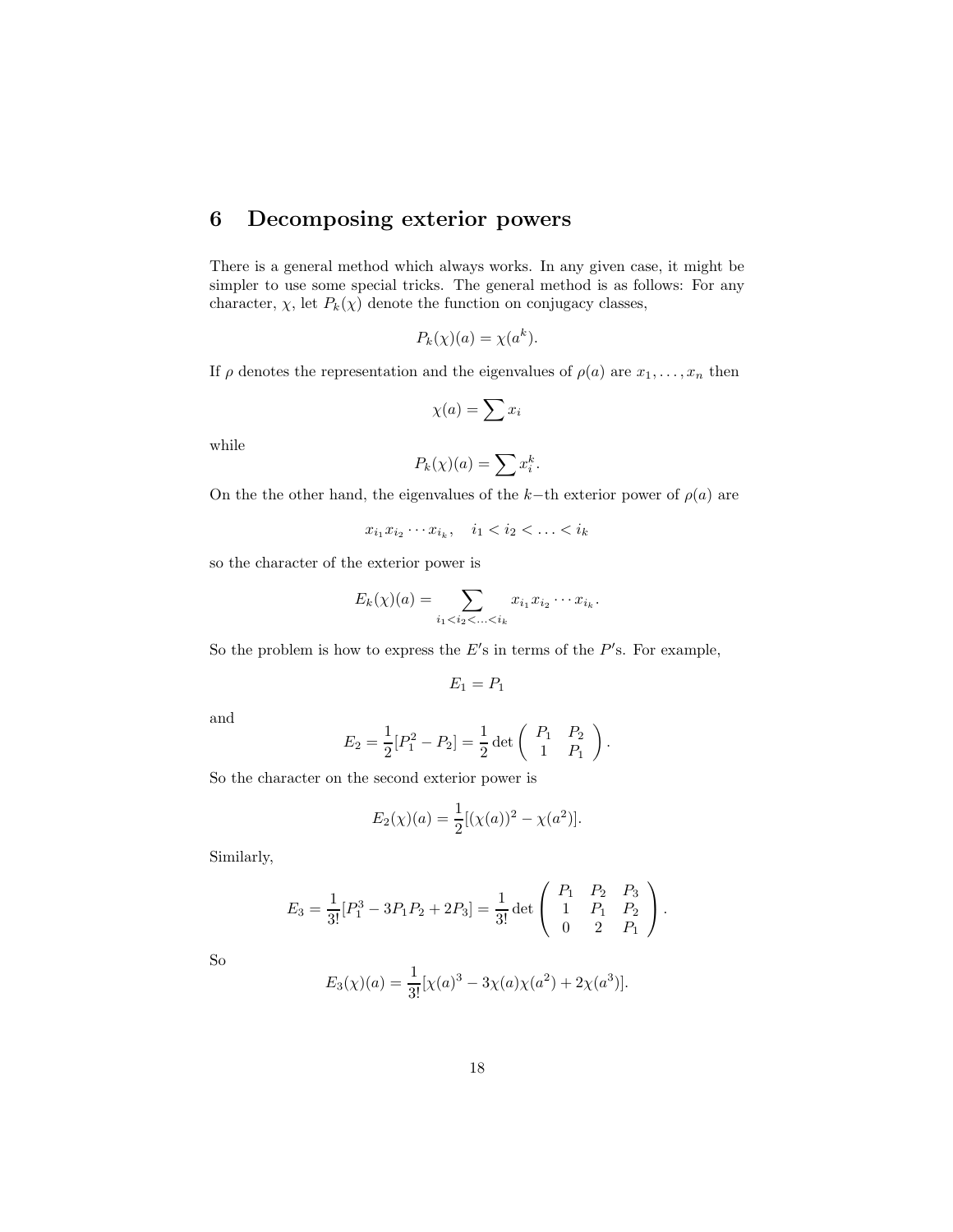The general formula expressing the  $E$ 's in terms of the  $P$ 's is

$$
E_k = \frac{1}{k!} \det \begin{pmatrix} P_1 & P_2 & P_3 & \cdots & P_{k-1} & P_k \\ 1 & P_1 & P_2 & \cdots & P_{k-2} & P_{k-1} \\ 0 & 2 & P_1 & P_2 \cdots & P_{k-2} & \\ \cdot & \cdot & \cdot & \cdot & \cdot \\ \cdot & \cdot & \cdot & \cdot & \cdot \\ 0 & 0 & 0 & \cdots & k-1 & P_1 \end{pmatrix}
$$

In principle one can use this formula to compute the characters of the exterior power from the character table. In practice, this computation might get complicated.

### 7 Special tricks

Let  $U$  and  $V$  be vector spaces. Then

$$
\wedge^k (U \oplus V) = \bigoplus_{i+j=k} \wedge^i (U) \otimes \wedge^j (V). \tag{5}
$$

.

A similar formula works for the exterior power of the direct sum of any number of vector spaces. In particular, the calculation of the exterior power of any representation is reduced to the calculation for irreducibles.

If a representation is self contragredient (as is the case for all the irreducible representations of  $G = Sl(2, 5)$  then  $\wedge^{n-k} \simeq \wedge^k$ . So we need only compute the  $\wedge^2$  of all the irreducible representations and also the  $\wedge^3$  of the six dimensional representation. For the computation of the  $\wedge^2$  we will use (5) and the well known fact

$$
\wedge^2(X \otimes Y) = \wedge^2 X \otimes S^2 Y \oplus S^2 X \otimes \wedge^2 Y. \tag{6}
$$

We can use (5) and (6) to recursively determine all the  $\wedge^2$ 's, starting with

$$
\wedge^2 2 = tr = 1
$$

and

$$
\wedge^2 3 = 3.
$$

From the multiplication table we get

$$
S^2{\bf 2}={\bf 3},\quad S^2({\bf 3})={\bf 1}\oplus{\bf 5}.
$$

Then using (6)

$$
\wedge^2(2\otimes 3)=1\oplus 5\oplus 3\otimes 3=1\oplus 5\oplus 1\oplus 3\oplus 5.
$$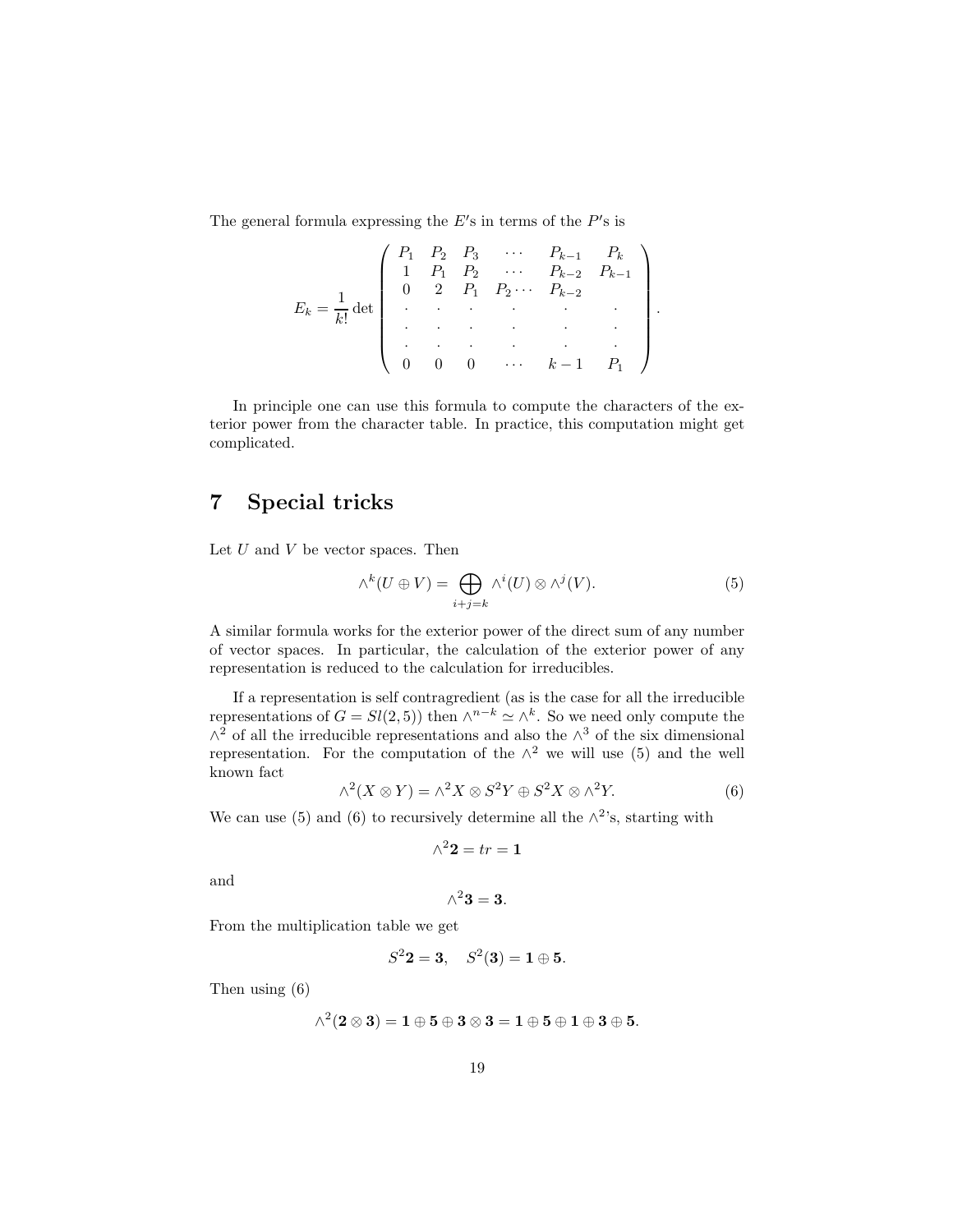But  $2 \otimes 3 = 4 \oplus 2$  and from (5)

$$
\wedge^2(4\oplus 2)=\wedge^2(4)\oplus 4\otimes 2\oplus \wedge^2(2)=\wedge^2 4\oplus 3\oplus 5\oplus 1.
$$

From these two equations and the formula for  $4 \otimes 4$  from the multiplication table we conclude that

$$
\wedge^2 4 = 1 \oplus 5, \quad S^2(4) = 3 \oplus 4' \oplus 3'.
$$

Proceeding in this way we find

$$
\begin{array}{rcl}\n\wedge^2 2 & = & 1 \\
\wedge^2 3 & = & 3 \\
\wedge^2 4 & = & 1 \oplus 5 \\
\wedge^2 5 & = & 3 \oplus 3' \oplus 4' \\
\wedge^2 6 & = & 1 \oplus 2 \times 5 \oplus 4 \\
\wedge^2 3' & = & 3' \\
\wedge^2 4' & = & 3 \oplus 3' \\
\wedge^2 2' & = & 1\n\end{array}
$$

′

To compute  $\wedge^3$  (6) we use a theorem of Kostant which generalizes (6). It says that the decomposition of  $\wedge^k(X \otimes Y)$  into irreducibles under  $Gl(X) \times Gl(Y)$  is given as follows, when dim  $X = m$ , dim  $Y = n$ : Construct all Young diagrams with k boxes which fit into a rectangle of size  $m \times n$ . Any such diagram (with at most  $m$  rows and  $n$  columns) corresponds an irreducible representation of  $Gl(X)$ . The same diagram flipped over (so it now has at most n rows and m columns) corresponds to an irreducible representation of  $Gl(Y)$ . So if we take the tensor product of these two representations we get an irreducible representation of  $Gl(X) \times Gl(Y)$ . Kostant's theorem says that  $\wedge^k (X \otimes Y)$  decomposes into the direct sum of the representations associated as above with all possible diagrams with k boxes which fit into the rectangle of size  $m \times n$ . In case  $m = 2, n = 3$  the only possible diagrams are [3] and [2,1]. The corresponding representations are  $S^3(X) \otimes \wedge^3(Y)$  and  $X \otimes U$  where U is an eight dimensional representation of  $Gl(Y)$ . This eight dimensional representation occurs twice in the decomposition of  $Y \otimes Y \otimes Y$ . Explicitly

$$
Y \otimes Y \otimes Y = S^3 Y \oplus 2 \times U \oplus \wedge^3 Y.
$$

We wish to apply this to the case  $X = 2$ ,  $Y = 3'$  and write  $6 = 2 \otimes 3'$ . We must now decompose these representations when restricted to the double cover of I. Now  $\wedge^3 3' = 1, S^3 2 = 4$  so the representation corresponding to [3] remains irreducible and becomes 4. To compute the term corresponding to [2,1] we must know how U decomposes. For this we check from the multiplication table that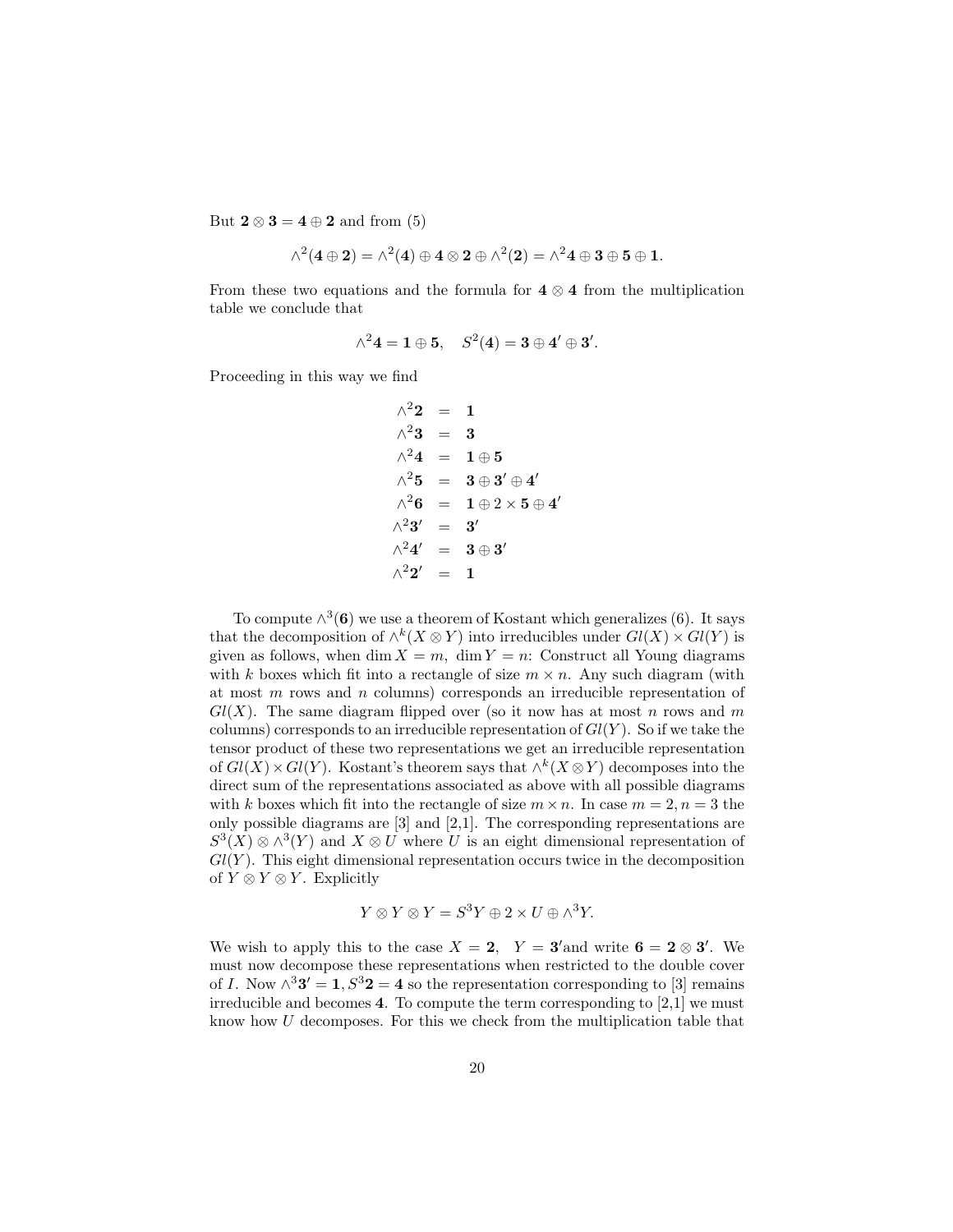the only irreducibles which occur with multiplicity  $\geq 2$  in  $3'\otimes 3'\otimes 3'$  are  $3'$  and 5. so

$$
U=\mathbf{5}\oplus \mathbf{3}^{\prime }.
$$

From the multiplication table,

$$
\mathbf{2} \otimes [\mathbf{5} \oplus \mathbf{3}'] = \mathbf{4} + 2 \times \mathbf{6}.
$$

We conclude

$$
\wedge^3 \mathbf{6} = 2 \times [\mathbf{4} \oplus \mathbf{6}].
$$

## 8 The electronic spectrum and the Galois embedding

In the Hückel model, the electronic energy levels are determined by the spectrum of the adjacency matrix of the graph of the buckyball. The adjacency matrix acts on the space of functions on the vertices, and depends (up to scale) on one real parameter, t, the relative strength of the double bonds to the single bonds. According to (3), finding the spectrum of any invariant operator on the space of functions involves diagonalizing at most a three by three matrix, and hence can be solved in closed form. In general, the eigenvalues for the adjacency matrix of a homogeneous graph can be treated by the method of Frobenius, cf. [2] for a modern exposition and [3] where this is worked out for the Buckyball and the characteristic polynomials as a function of  $t$  were determined to be

- (a)  $(x^2 + x t^2 + t 1)(x^3 tx^2 x^2 t^2x + 2tx 3x + t^3 t^2 + t + 2) = 0$ with multiplicity 5;
- (b)  $(x^2 + x t^2 1)(x^2 + x (t+1)^2) = 0$  with multiplicity 4;
- (c)  $(x^2 + (2t+1)x + t^2 + t 1)(x^4 3x^3 + (-2t^2 + t 1)x^2 + (3t^2 4t + 8)x +$  $t^4 - t^3 + t^2 + 4t - 4 = 0$  with multiplicity 3;
- (d)  $x t 2 = 0$  with multiplicity 1.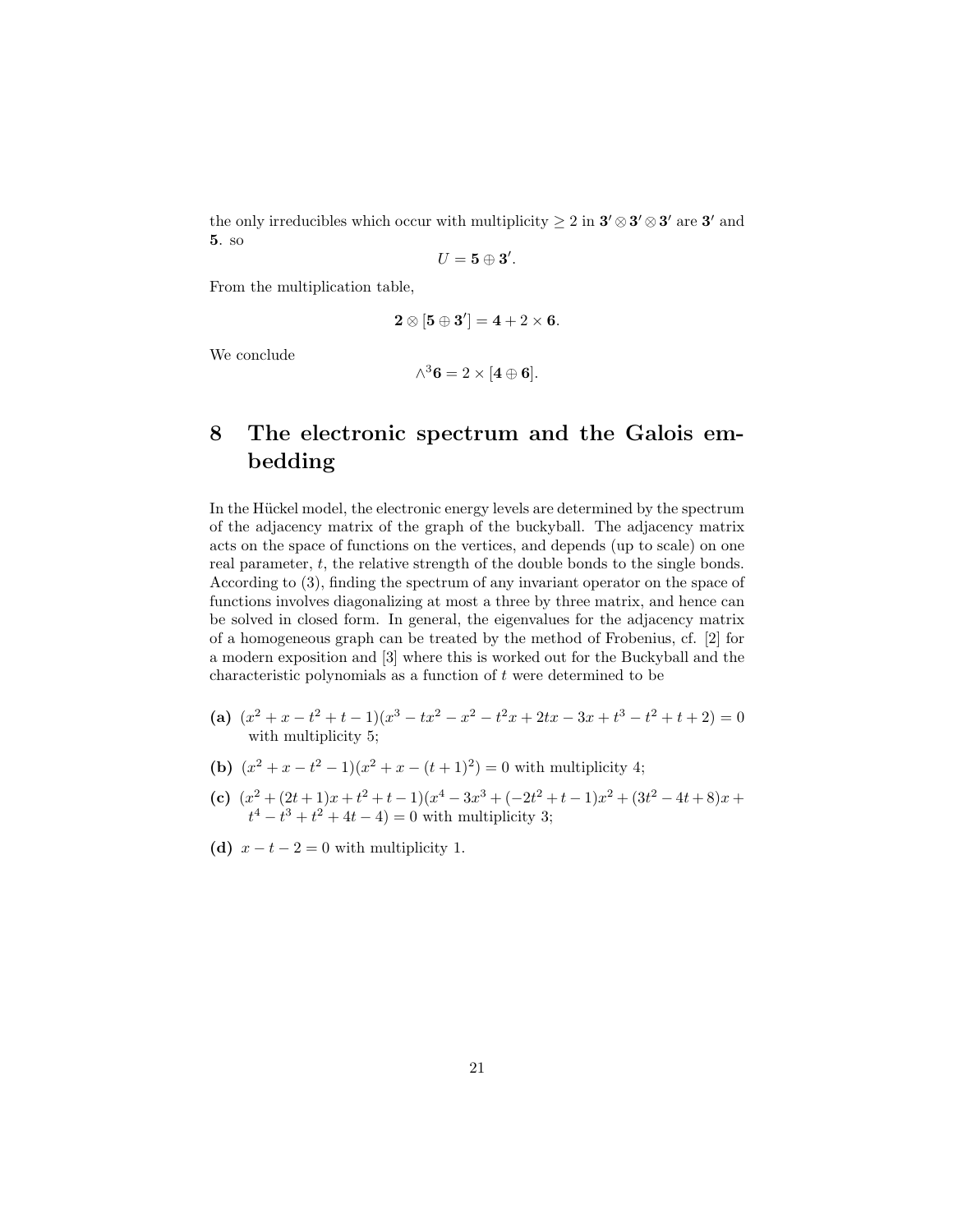If we draw the eigenvalues as functions of  $t$ , we obtain

confirming by closed analytic expression the computational results of [5]. The fact that at the limit  $t = 0$  we get the eigenvalues  $2, 2\cos 2\pi/5 = \epsilon + \epsilon^4$ ,  $2\cos 4\pi/5 = \epsilon^2 + \epsilon^3$  is not surprising, because at  $t = 0$  all the pentagons disengage, and these are the eigenvalues of the cyclic pentagonal graph. What is more interesting is the decomposition into irreducibles of  $I$  or  $I<sub>h</sub>$  when  $t$  is perturbed away from 0.

To understand this, recall that the eigenfunctions on the cyclic graph are exactly the characters of the cyclic group, the character taking the value  $\omega$  on the cyclic generator having eigenvalue  $2 \cos \omega$ . Thus the space of functions on the buckyball with eigenvalue 2 can be identified with the space of functions on the set of pentagons, i.e. on  $\mathbf{P}_{11}^1$ , the eigenfunctions with eigenvalue  $2\cos 2\pi/5$ correspond to sections of the line bundle on  $\mathbf{P}_{11}^1$  induced from the characters which take the values  $\epsilon$  and  $\epsilon^4$  on the generator, and the eigenfunctions with eigenvalue  $2\cos 4\pi/5$  correspond to sections of the line bundle on  $\mathbf{P}_{11}^1$  induced from the characters  $\epsilon^2$  and  $\epsilon^3$ . If we examine the restriction for the various representations of  $I$  to  $\mathbb{Z}_5$  we have the following table:

$$
\begin{array}{c|cccc}\nrep & 1 & 3 & 4 & 5 & 3' \\
rep & 1 & 1, \epsilon, \epsilon^4 & \epsilon, \epsilon^2, \epsilon^3, \epsilon^4 & 1, \epsilon, \epsilon^2, \epsilon^3, \epsilon^4 & 1, \epsilon^2, \epsilon^3.\n\end{array}
$$

So the break up into irreducibles when  $t$  is perturbed away from 0 is just Frobenius reciprocity. Recall the embedding of  $Sl(2, 5)$  into  $Sl(2, 11)$  which embeds the subgroup fixing a point as the diagonal matrices. From the point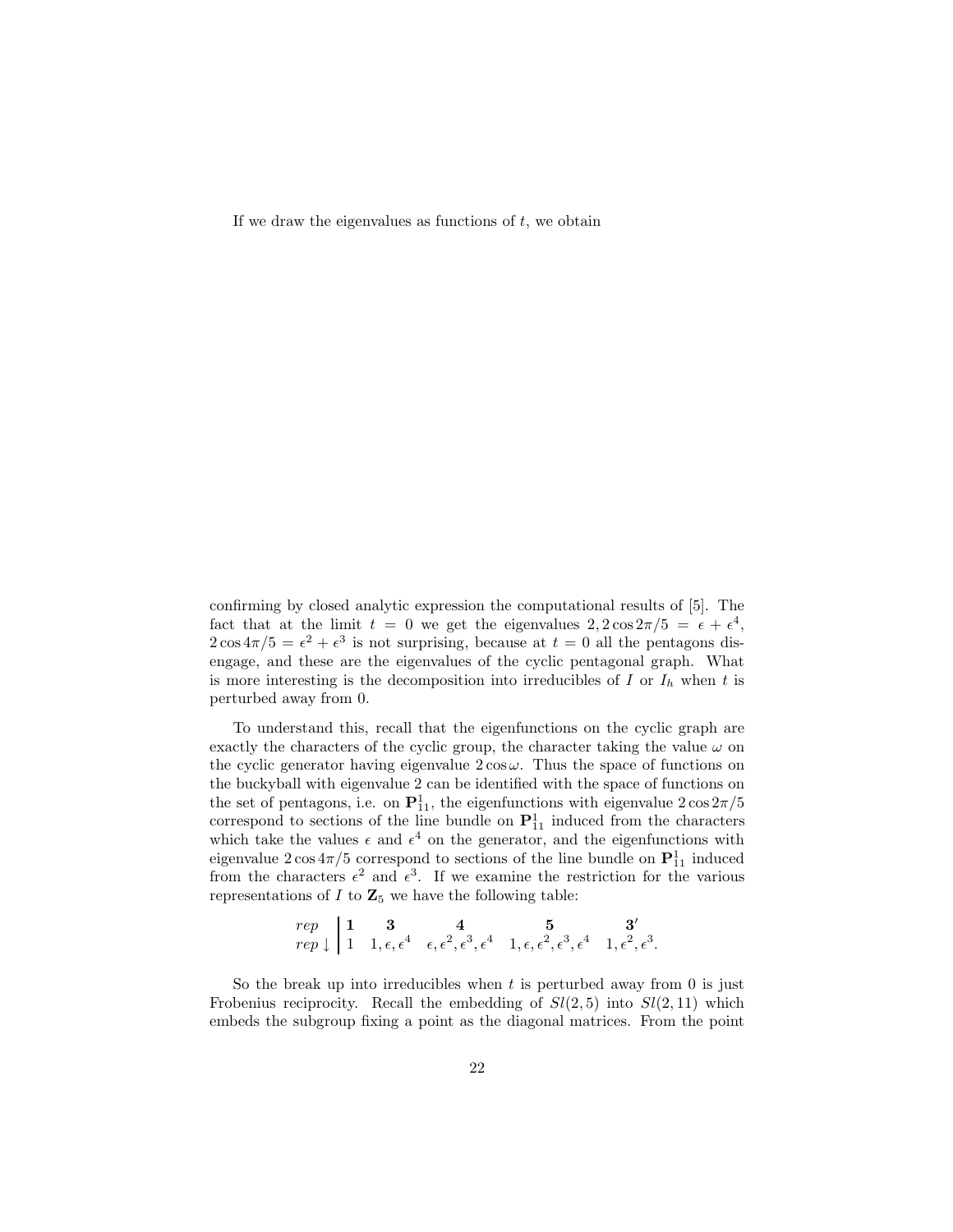of view of  $Sl(2, 11)$ , the space of functions on  $\mathbf{P}_{11}^1$  is just the direct sum of the trivial representation and the Steinberg, while the representations induced from  $\epsilon$  (isomorphic to that induced from  $\epsilon^4$ ) is a principal series representation as is the representation induced from  $\epsilon^2$  which is isomorphic to that induced from  $\epsilon^3$ . So the above graph sees the restriction of these representations to I.

There is an interesting remark about the restriction of the Steinberg: The restriction of the irreducible representations of  $SU(2)$  to a finite subgroup were all worked out in [8]. We will summarize the result for the case of  $Sl(2, 5)$  in the next section. In particular, the spin 5 eleven dimensional representation breaks up upon restriction to G as  $\mathbf{5} \oplus \mathbf{3} \oplus \mathbf{3}'$ , the same as the restriction of the eleven dimensional Steinberg. When we pointed this out to Dick Gross, he observed that the same is true for all the exceptional  $Pl(2, p)$  which have a transitive permutation action on p letters. In fact, following a letter from Prof. Gross, let G be one of these exceptional  $Pl(2, p)$  acting on p letters, and let K be the stabilizer of a letter so  $(G: K) = p$ . We have the table

| $\boldsymbol{p}$ | ( ÷                 | K                |
|------------------|---------------------|------------------|
| $\overline{2}$   | $Pl(2,2) = S_3$     | $\mathbf{Z}_3$   |
| 3                | $Pl(2,3) = A_4$     | $C_2 \times C_2$ |
| 5.               | $Pl(2,5) = A_5$     | $A_4$            |
|                  | $Pl(2,7) = Sl(2,3)$ | $S_4$            |
| 11               | Pl(2, 11)           | Aς               |

Note that K can always be realized as a subgroup of  $SO(3)$ , and when  $p = 2$ , K lifts to a subgroup of  $SU(2)$ . Let V be the Steinberg representation of G, so dim  $V = p$ , and let W be the unique irreducible representation of  $SU(2)$  of dimension p. When  $p > 2$  is odd, W descends to a representation of  $SO(3)$ . The observation is that in all these cases, the restrictions  $W_{|K}$  and  $V_{|K}$  are isomorphic as K modules and are multiplicity free. In fact we have the following table of decomposition:

> $p$  V<sub>|K</sub> ∼ W<sub>|K</sub>  $2\quad \mathbf{1}\oplus\mathbf{1'}$  $3 \quad 1 \oplus 1' \oplus 1''$  $5\quad \mathbf{1}\oplus\mathbf{1'}\oplus\mathbf{3}$  $7\quad 1 \oplus 3 \oplus 3'$ 11  $3 \oplus 3' \oplus 5$ .

### 9 Homogeneous magnetic energy.

In a fundamental paper of  $1937$  [10], London gave a generalization of the Hückel model to account for the presence of a magnetic field. It involves generalizing the notion of the adjecency matrix of a graph: Let  $\mathcal F$  denote the space of functions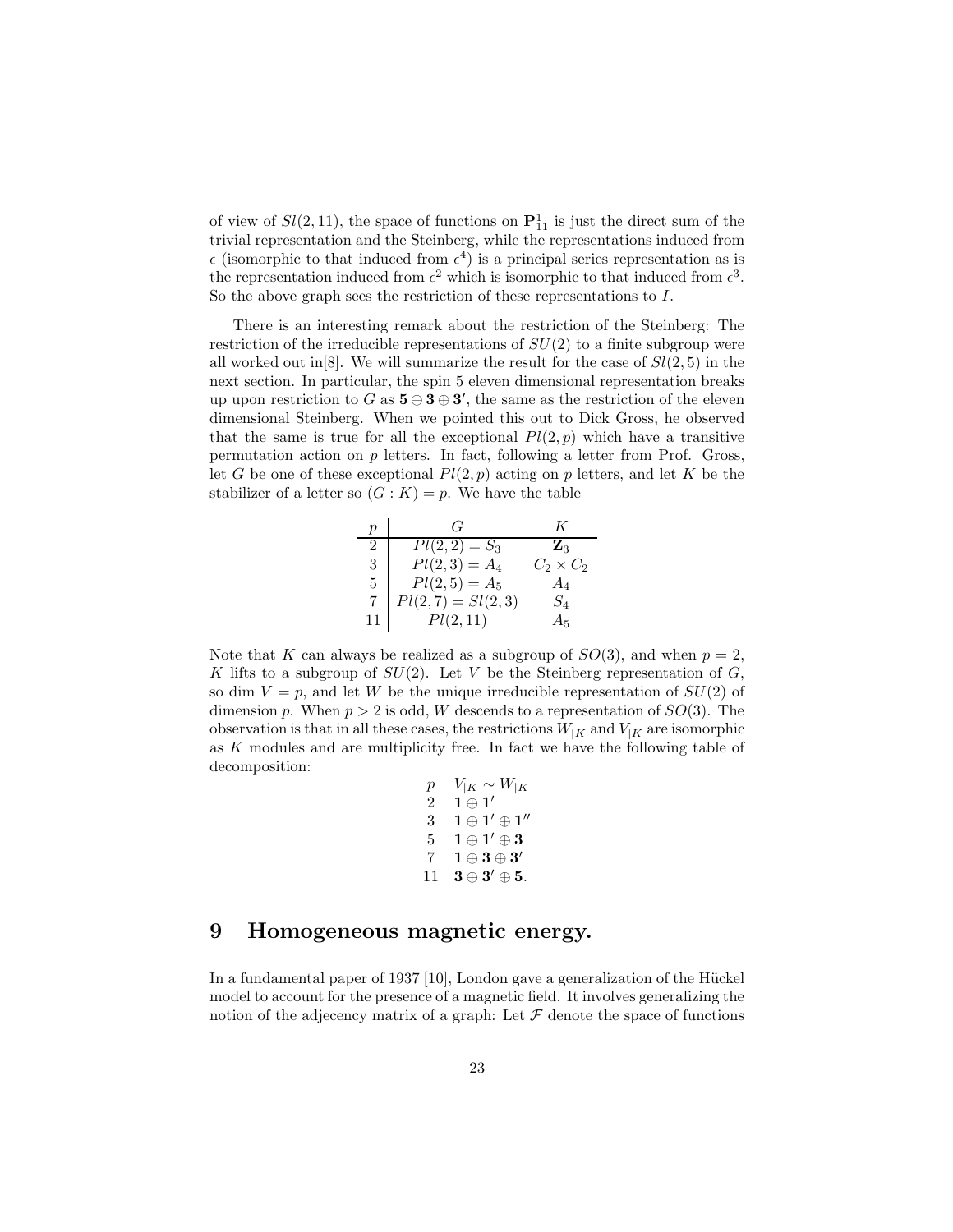on the set of vertices of our graph. If we have assigned real numbers (called bond strengths) to each of the edges of a graph, then the adjacency matrix A is the operator

$$
A: \mathcal{F} \to \mathcal{F}, \quad (Af)(u) = \sum_{v \sim u} a_e f(v)
$$

where the sum is over all vertices  $v$  adjacent to  $u$ , where  $e$  denotes the edge joining u to v, and where  $a_e$  is the weight attached to the edge e. Suppose we consider a (Hermitian) line bundle, L over the vertices of the vertices of the graph, and replace  $\mathcal F$  by the space  $\Gamma(L)$  of sections of L. Then the above definition does not make sense, since we have no way of comparing  $L_v$  with  $L_u$ . To get an adjacency matrix, we must also specify a connection, Θ. This means that for every vertex,  $x$ , and every edge,  $e$  emanating from  $x$  we must be given a unitary map

$$
T_{x,e}: L_y \to L_x
$$

where  $y$  is the other end of the edge  $e$ . The sole condition is that

$$
T_{x,e} \circ T_{y,e} = id
$$

for all edges  $e$  where  $x$  and  $y$  denote its end points. There is no hypothesis about the composition of the T's along edges of a path. In particular, the composition of the  $T'$ s along the edges of a closed pathe starting and ending at  $x$  will be given by multiplication by a complex number of absolute value 1, known as the holonomy or the flux of the connection,  $\Theta$  around the path.

Now, for each choice of connection (and bond strengths), define

$$
A(\Theta): \Gamma(L) \to \Gamma(L), \qquad A(\Theta)f(u) = \sum_{v \sim u} a_e T_{v,e} f(v).
$$

In matrix terms, we might think of the original definition of the adjacency matrix as refering to a choice of trivialization of the line bundle, with corresponding trivial connection. Then a choice of  $\Theta$  amounts to a choice of phase factor  $e^{i\theta_{xy}}$  for each non-zero entry of A, with

$$
\theta_{yx} = -\theta_{xy}
$$

and replacing

$$
A = (a_{xy}) \text{ by } A(\Theta) = (a_{xy}e^{i\theta_{xy}}).
$$

The operator  $A(\Theta)$  is self adjoint and has trace zero. It is easy to check that the spectrum of  $A(\Theta)$  depends only on the holonomy of  $\Theta$ . London's generalization of the Hückel model says that the presence of a magnetic field gives rise to a choice of connection. As  $trA(\Theta) = 0$ , an important invariant is

$$
E_A(\Theta) = \sum_{\lambda > 0} \lambda(A(\Theta)) = \frac{1}{2} \sum |\lambda(A(\Theta))|,
$$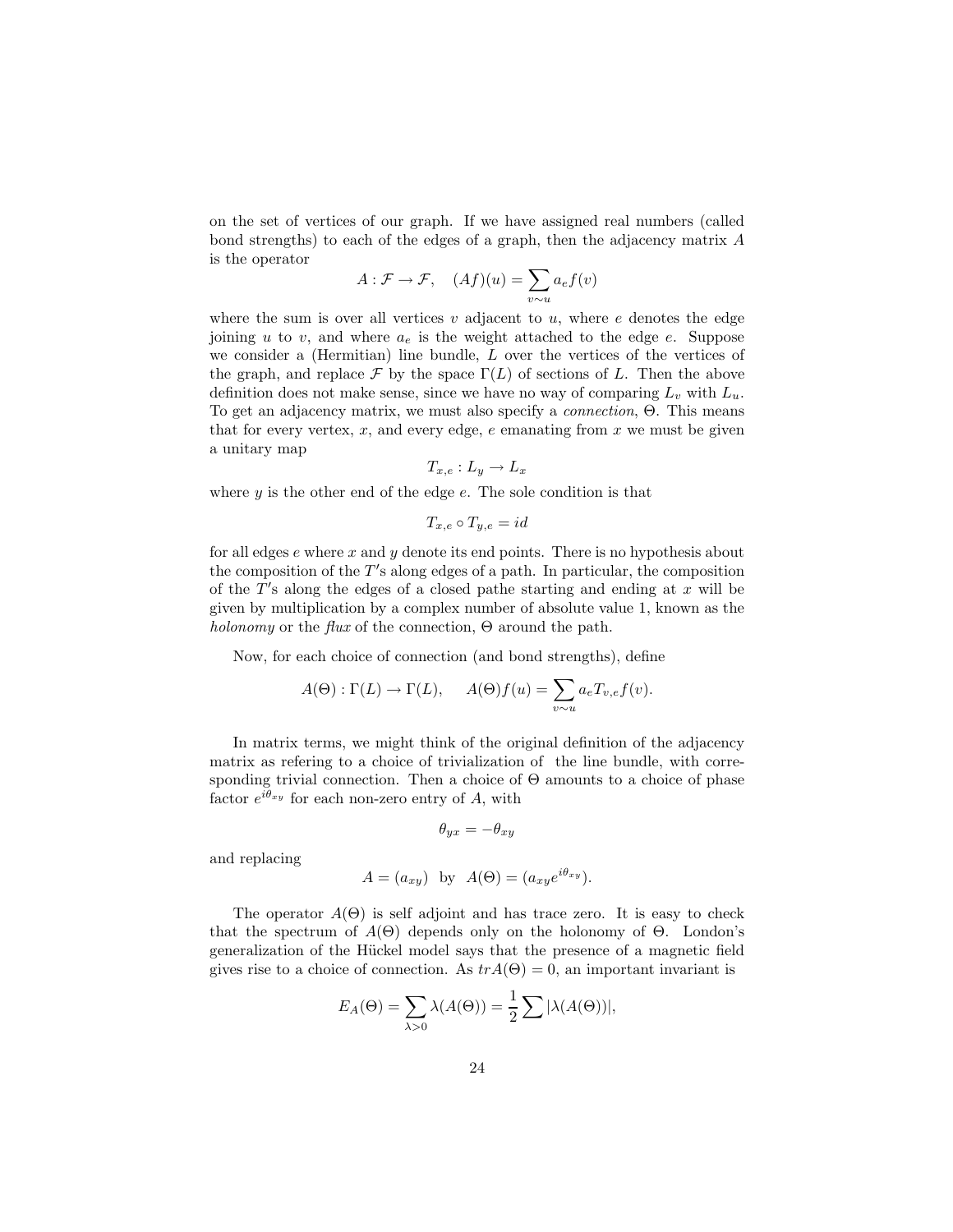the sum of the poisitive eigenvalues. As in the Hückel model, the larger  $E_A(\Theta)$ , the lower the ground state energy for the n-electron state (where n is the number of vertices, assumed even for simplicity). London uses this theory in [10] to discuss the diamagnetic properties of aromatic compounds.

In a recent paper,[9] Lieb and Loss discuss the following problem: For a given choice of bond strengths, A, find the connection (or rather the holonomy) which maximizes  $E_A(\Theta)$ . They show that for some special classes of planar graphs, such as cycles, necklaces, and some "tree-like" graphs, the maximum is achieved at the *canonical flux* one which associates flux  $\pi/2$  to each oriented triangle in a triangulation of the graph. (One can show that if such a flux exists, it is independent of the triangulation; and that the canonical flux exists for the class of graphs they consider.) What is remarkable about their result is that the answer is independent of the choice of bond strengths. This is a property of the special class of graphs they consider.

For the case of the buckyball, a general magnetic field will destroy icosahedral symmetry. But we can ask the Lieb-Loss question for homogenous connections, i.e ones which are G- invariant: For a fixed value of the double bond strength, t, which G-invariant connections maximize  $E_t(\Theta)$ ?

In order to deal with this question, we must first list the G-equivariant line bundles. Since the isotropy group of a vertex is  $H = \mathbb{Z}_2$ , the trivial bundle and the non-trivial bundle corresponding to the sign representation of  $\mathbb{Z}_2$ . If we denote the non-trivial bundle by L, then Frobenius reciprocity says that  $\Gamma(L)$ decomposes as

$$
\Gamma(L) = 2 \times \mathbf{2} \oplus 4 \times \mathbf{4} \oplus 6 \times \mathbf{6} \oplus 2 \times \mathbf{2}',
$$

i.e. as a direct sum of the representations of  $G$  which don't descend to  $I$ , each occurring with a multiplicity equal to its dimension.

For a general homogeneous graph, with  $H$  the isotropy group of a chosen, vertex, v, and  $B \subset G$  the set group elements which move v to an adjacent vertex, specifying a G-invariant connection on a G-equivariant line bundle amounts to assigning a complex number  $z_b$  with  $|z_b| = 1$  to each  $b \in B$  subject to the conditions

$$
z_{hb} = z_{bh} = \rho(h)z_b, \ h \in H, b \in B, \text{ and } z_{b^{-1}} = z_b^{-1}
$$

where  $\rho$  is the character determining the line bundle, cf. [1]. In the case at hand, this last condition implies that  $z_w = \pm 1$  for the double bond generator in the case of the trivial bundle, and  $z_w = \pm i$  for the double bond in the case of the non-trivial bundle, but there is an arbitrary choice of phase for a pentagonal generator. so in each case, the space of G-invariant connections consists of a circle. Here in the following figure, we illustrate the values of  $E_1(\theta)$  where  $\theta$ ranging from 0 to  $2\pi$  for the case of  $t = 1$ . Notice that the absolute maximum is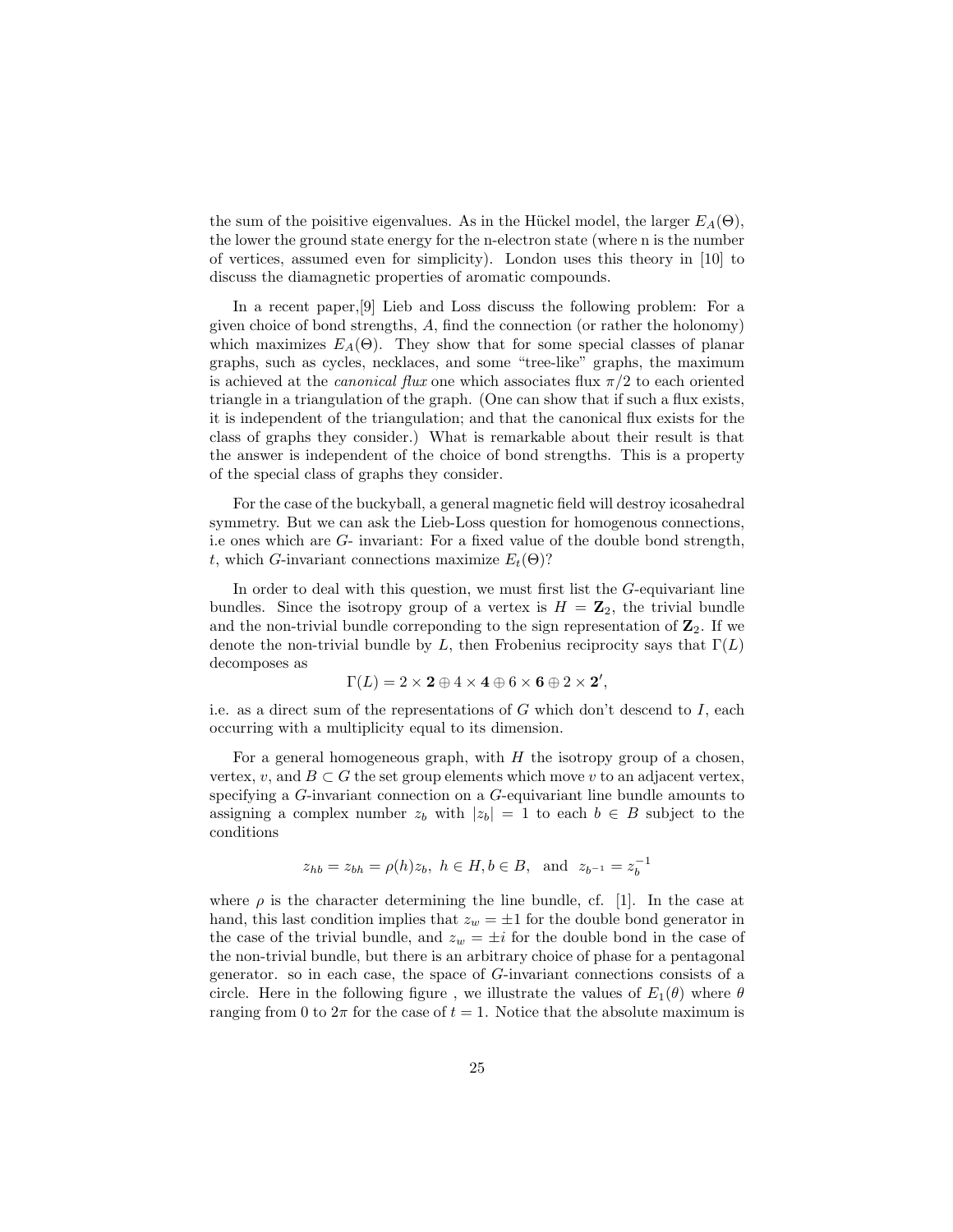achieved for the non-trivial bundle and with canonical flux! In particular, this gives a minimum energy justification for passing to the double cover.

(Had we taken  $t = 0$  and hence decoupled into twelve pentagons, the maximum would be achieved at phase 0, so the result does depend on the bond strengths.)

### 10 Restriction from  $SU(2)$

For various reasons it is important to know how the irreducible representations of  $SU(2)$  restrict to the subgroup  $G = Sl(2, 5)$ . This problem was completely solved in [8] for all finite subgroups of  $SU(2)$ . We record the results for  $Sl(2,5)$ here. If we let  $a_{k,r}$  denote the multiplicity of the representation r in the restriction of the spin  $k/2$  representation of  $SU(2)$  to G, then we can form the generating series

$$
Z_r(t) = \sum a_{k,r} t^k.
$$

We list these series for each of the nine values of  $r$ . Each generating series is a rational function, and they all have the same denominator: we have

$$
Z_r(t) = \frac{P_r(t)}{(1 - t^{12})(1 - t^{20})}
$$

where only the numerator, the polynomial  $P_r$  depends on the representation, r. So we must list the polynomials  $P_r$ . They are given as

$$
P_1 = 1 + t^{30}
$$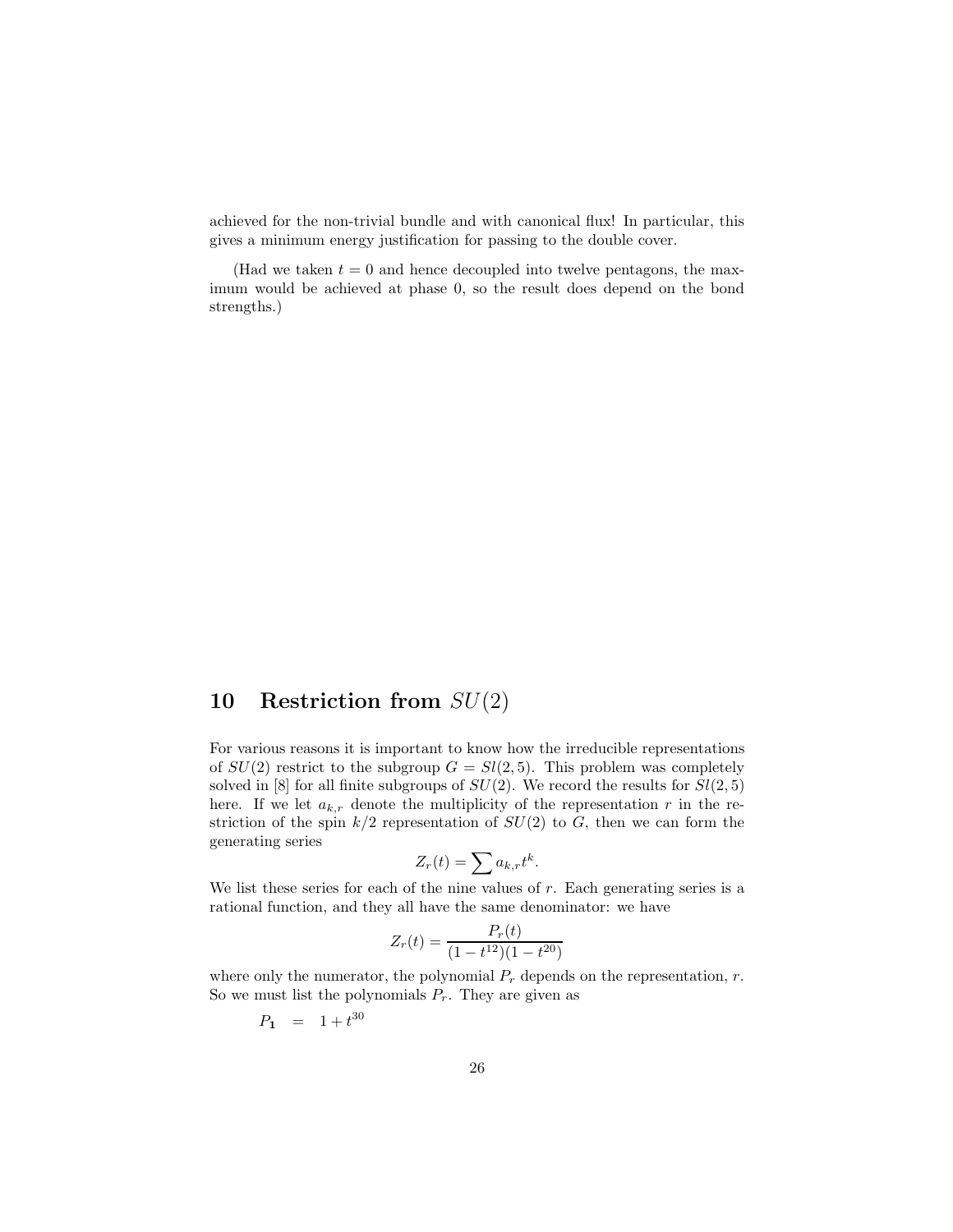$$
P_2 = t + t^{11} + t^{19} + t^{29}
$$
  
\n
$$
P_3 = t^2 + t^{10} + t^{12} + t^{18} + t^{20} + t^{28}
$$
  
\n
$$
P_4 = t^3 + t^9 + t^{11} + t^{13} + t^{17} + t^{19} + t^{21} + t^{27}
$$
  
\n
$$
P_5 = t^4 + t^8 + t^{10} + t^{12} + t^{14} + t^{16} + t^{18} + t^{20} + t^{26}
$$
  
\n
$$
P_6 = t^5 + t^7 + t^9 + t^{11} + t^{13} + 2t^{15} + t^{17} + t^{19} + t^{21} + t^{23} + t^{25}
$$
  
\n
$$
P_{4\sim} = t^6 + t^8 + t^{12} + t^{14} + t^{16} + t^{18} + t^{22} + t^{24}
$$
  
\n
$$
P_{3'} = t^6 + t^{10} + t^{14} + t^{16} + t^{20} + t^{24}
$$
  
\n
$$
P_{2'} = t^7 + t^{13} + t^{17} + t^{23}
$$

where  $4^{\sim}$  denotes the representation of G which descends to the four dimensional representation of I. In particular, note the highly suggestive form for the generating function of the invariants:

$$
Z_1(t) = \frac{1 + t^{30}}{(1 - t^{12})(1 - t^{20})}
$$

where 30 is the number of edges, 12 the number of vertices, and 20 the number of faces of the icosahedron.

The integer spin (corresponding to even values of  $k$ ) representations of  $SU(2)$ descend to representations of  $SO(3)$ , and can be realized as the action of  $SO(3)$ on harmonic polynomials on  $\mathbb{R}^3$  of degree  $\frac{1}{2}k$ . The full group  $O(3)$  acts on these spaces, with P acting as  $+id$  if  $\frac{1}{2}k$  is even and as  $-id$  if  $\frac{1}{2}k$  is odd. So for even values of k we can use the above series to determine the restriction of the harmonic polynomial representation to  $I<sub>h</sub>$ . For example, from the above series for  $Z_1$  we see that the first few occurrences of the trivial representation are for the k values  $k = 1, 12, 20, 30$  and of these  $k = 30$  is the first case where  $\frac{1}{2}k$  is odd. So the first occurrence of  $1^-$  is in spin fifteen.

#### 11 The covers of  $O(3)$

The connected group  $SO(3)$  has the unique double cover,  $SU(2)$  which is its universal cover. But this is not the case for the disconnected group  $O(3)$ . There are basically two natural choices: if Q denotes one of the two elements projecting onto the parity operator, P, we can have  $Q^2 = id$  or  $Q^2 = -id$ . In other words Q can be either of order two or of order four. The "covering group" can be either  $SU(2) \times \mathbb{Z}_2$  or  $U(2)$ . (In terms of Clifford algebras and Pin groups, the element in the Pin group covering P will be  $Q = e_1e_2e_3$  where the e's form an orthonormal basis. So the question of whether  $Q$  is of order two or four hinges on whether the metric we are using is negative or positive definite. In terms of representation theory this difference expresses itself as follows: In both cases all representations of the double cover carry an additional label of  $\pm$  along with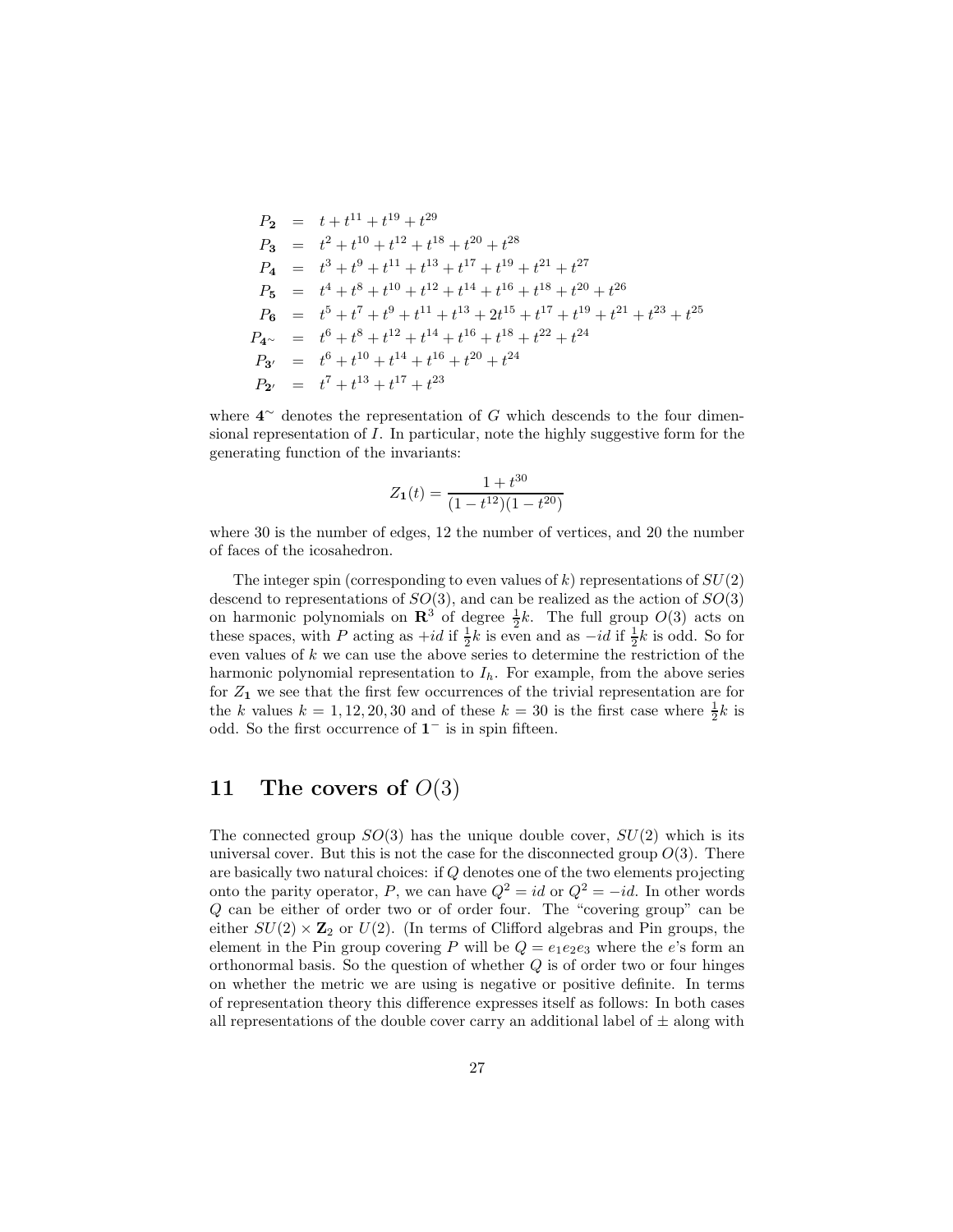the spin. For even spin, in both cases the  $\pm$  means that  $Q$  is represented by  $\pm$ Identity. But for odd spin, if the group is  $SU(2) \times \mathbb{Z}_2$  the  $\pm$  means that Q is represented by  $\pm$ *I dentity*, while if the group is  $U(2)$ , then the  $\pm$  signifies that the chosen generator Q is represented by the scalar  $\pm i$ . Since  $(\pm 1)^3 = \pm 1$  while  $(\pm i)^3 = \mp i$  this makes a difference in terms of selection rules. Although these two possibilities were recognized as early as 1937 by Racah, they are not usually mentioned in the physics literature.

It is, of course, a matter of physics to determine which of the two choices describes the real world. From the point of view of the group  $G$ , the choice of  $U(2)$  as covering group is more pleasant. Because for this choice, the 240 element group covering  $I_h$  becomes a complex reflection group. Indeed, the elements in  $G$  which project onto rotations through  $180°$  are of order four their square is  $-id \in SU(2)$ . If we multiply them by the scalar matrix i, we get elements of order two which generate the covering group. Thus the covering group is a complex reflection group.

#### References

- [1] Chung, F.R.K. and Sternberg, S. Laplacian and Vibrational Spectra for Homogeneous Graphs J. of Graph Theory 16 (1992) 605-627
- [2] Chung F.R.K. and Sternberg, S. Mathematicas and the Buckyball American Scientist 81 (1993) 56-71
- [3] Chung. F.R.K., Rockmore,D. and Sternberg S. ,Unpublished
- [4] Conway, J. and Sloane, N. J. A. Sphere Packing, Lattices and Groups, Grundlehren der Mathematischen Wissenschaften 290, 1988 Springer-Verlag.
- [5] Elser, V. and Haddon R.C. Magnetic behavior of icosahedral  $C_{60}$  Phys. Rev. A36 (1987) 4578-4584
- [6] Weeks, D. E and Harter, W.G. "Rotation-vibration spectra of icosahedral molecules II. J. Chem Phys 90(1989)4744- 4771
- [7] Kostant, B. Lie Algebra Cohomology and the Generalized Borel-Weil Theorem,Ann. Math. (1961), 329-387.
- [8] Kostant, B. The McKay correspondence, the Coxeter element and representationtheory, *Asterisque* 1985, Numero Hors Serie, 209-255.
- [9] Lieb, E. H. and Loss, M. Fluxes, Lplacians and Kasteleyn's theorem, Duke Mathematical Journal (1993) 337-363